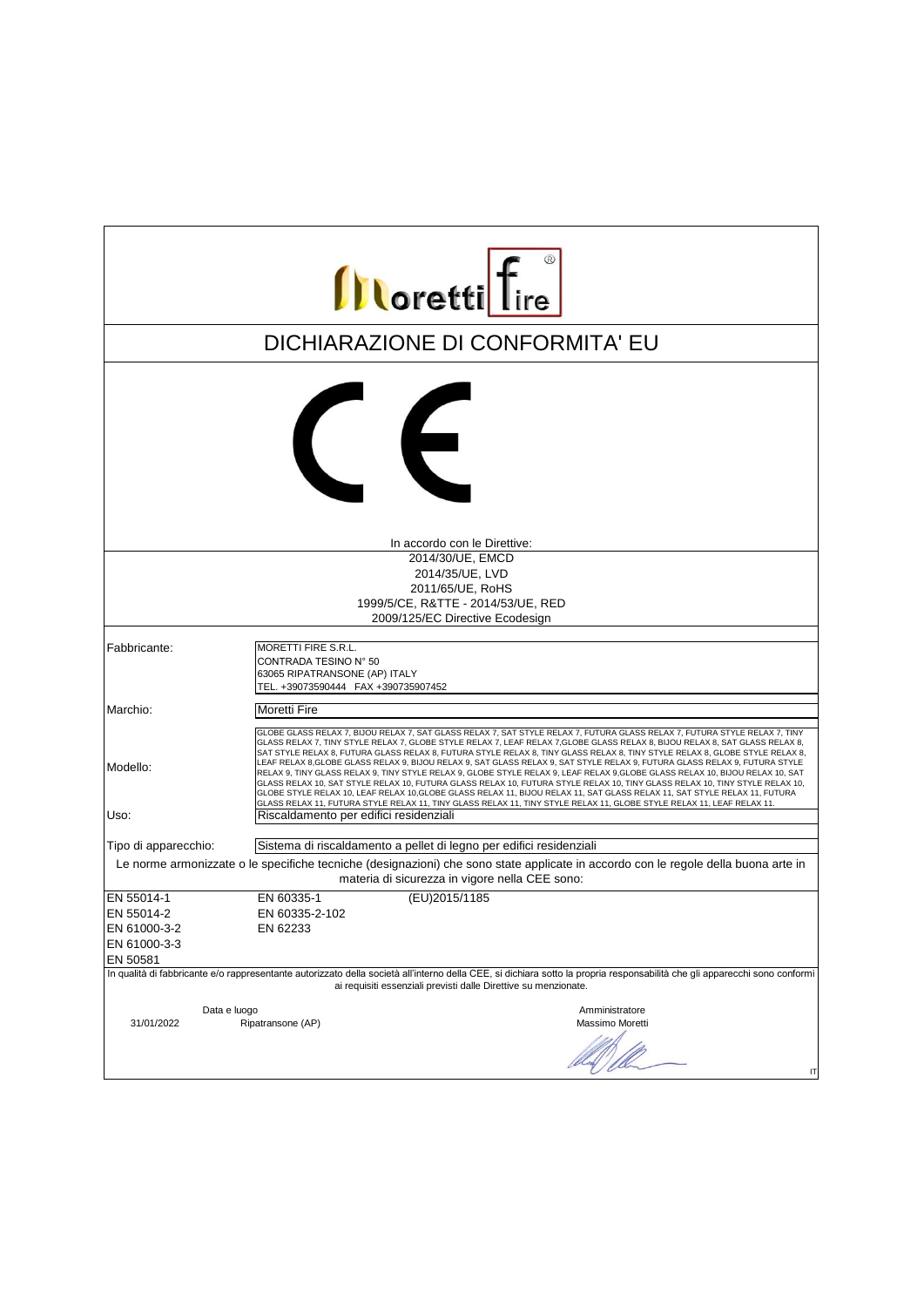| <b>Illoretti</b> Tire                                                                                                                                                                                                                                                        |                                                                                                                                                                                                                                                                                                                                                                                                                                                                                                                                                                                                                                                                                                                                                                                                                                                                                                                                                                                                                                                                                        |  |
|------------------------------------------------------------------------------------------------------------------------------------------------------------------------------------------------------------------------------------------------------------------------------|----------------------------------------------------------------------------------------------------------------------------------------------------------------------------------------------------------------------------------------------------------------------------------------------------------------------------------------------------------------------------------------------------------------------------------------------------------------------------------------------------------------------------------------------------------------------------------------------------------------------------------------------------------------------------------------------------------------------------------------------------------------------------------------------------------------------------------------------------------------------------------------------------------------------------------------------------------------------------------------------------------------------------------------------------------------------------------------|--|
|                                                                                                                                                                                                                                                                              | DECLARATION OF CONFORMITY EU                                                                                                                                                                                                                                                                                                                                                                                                                                                                                                                                                                                                                                                                                                                                                                                                                                                                                                                                                                                                                                                           |  |
|                                                                                                                                                                                                                                                                              | $\left($                                                                                                                                                                                                                                                                                                                                                                                                                                                                                                                                                                                                                                                                                                                                                                                                                                                                                                                                                                                                                                                                               |  |
|                                                                                                                                                                                                                                                                              | According to the Directives:                                                                                                                                                                                                                                                                                                                                                                                                                                                                                                                                                                                                                                                                                                                                                                                                                                                                                                                                                                                                                                                           |  |
|                                                                                                                                                                                                                                                                              | 2014/30/UE, EMCD<br>2014/35/UE, LVD<br>2011/65/UE, RoHS<br>1999/5/CE, R&TTE - 2014/53/UE, RED<br>2009/125/EC Directive Ecodesign                                                                                                                                                                                                                                                                                                                                                                                                                                                                                                                                                                                                                                                                                                                                                                                                                                                                                                                                                       |  |
| Manufacturer:                                                                                                                                                                                                                                                                | MORETTI FIRE S.R.L.<br>CONTRADA TESINO N° 50<br>63065 RIPATRANSONE (AP) ITALY<br>TEL. +39073590444 FAX +390735907452                                                                                                                                                                                                                                                                                                                                                                                                                                                                                                                                                                                                                                                                                                                                                                                                                                                                                                                                                                   |  |
| Trademark:                                                                                                                                                                                                                                                                   | Moretti Fire                                                                                                                                                                                                                                                                                                                                                                                                                                                                                                                                                                                                                                                                                                                                                                                                                                                                                                                                                                                                                                                                           |  |
| Type designation:<br>Use:                                                                                                                                                                                                                                                    | GLOBE GLASS RELAX 7, BIJOU RELAX 7, SAT GLASS RELAX 7, SAT STYLE RELAX 7, FUTURA GLASS RELAX 7, FUTURA STYLE RELAX 7, TINY<br>GLASS RELAX 7, TINY STYLE RELAX 7, GLOBE STYLE RELAX 7, LEAF RELAX 7, GLOBE GLASS RELAX 8, BIJOU RELAX 8, SAT GLASS RELAX 8,<br>SAT STYLE RELAX 8, FUTURA GLASS RELAX 8, FUTURA STYLE RELAX 8, TINY GLASS RELAX 8, TINY STYLE RELAX 8, GLOBE STYLE RELAX 8,<br>LEAF RELAX 8,GLOBE GLASS RELAX 9, BIJOU RELAX 9, SAT GLASS RELAX 9, SAT STYLE RELAX 9, FUTURA GLASS RELAX 9, FUTURA STYLE<br>RELAX 9, TINY GLASS RELAX 9, TINY STYLE RELAX 9, GLOBE STYLE RELAX 9, LEAF RELAX 9, GLOBE GLASS RELAX 10, BIJOU RELAX 10, SAT<br>GLASS RELAX 10, SAT STYLE RELAX 10, FUTURA GLASS RELAX 10, FUTURA STYLE RELAX 10, TINY GLASS RELAX 10, TINY STYLE RELAX 10,<br>GLOBE STYLE RELAX 10, LEAF RELAX 10, GLOBE GLASS RELAX 11, BIJOU RELAX 11, SAT GLASS RELAX 11, SAT STYLE RELAX 11, FUTURA<br>GLASS RELAX 11, FUTURA STYLE RELAX 11, TINY GLASS RELAX 11, TINY STYLE RELAX 11, GLOBE STYLE RELAX 11, LEAF RELAX 11.<br>Space heating in residential buildings |  |
|                                                                                                                                                                                                                                                                              |                                                                                                                                                                                                                                                                                                                                                                                                                                                                                                                                                                                                                                                                                                                                                                                                                                                                                                                                                                                                                                                                                        |  |
| Type of equipment:<br>Residential space heating appliance fired by wood pellets<br>The following harmonised standards or technical specifications (designations) which comply with good engineering practice in safety<br>matters in force within the EEC have been applied: |                                                                                                                                                                                                                                                                                                                                                                                                                                                                                                                                                                                                                                                                                                                                                                                                                                                                                                                                                                                                                                                                                        |  |
| EN 55014-1<br>EN 55014-2<br>EN 61000-3-2<br>EN 61000-3-3<br>EN 50581                                                                                                                                                                                                         | EN 60335-1<br>EN 60335-2-102<br>EN 62233                                                                                                                                                                                                                                                                                                                                                                                                                                                                                                                                                                                                                                                                                                                                                                                                                                                                                                                                                                                                                                               |  |
| As manufacture and/or authorised representative within EEC, we declare under our sole responsibility that the<br>equipments follow the essential requirements foreseen by the above mentioned Directives.                                                                    |                                                                                                                                                                                                                                                                                                                                                                                                                                                                                                                                                                                                                                                                                                                                                                                                                                                                                                                                                                                                                                                                                        |  |
| Date and place of issue:<br>31/01/2022                                                                                                                                                                                                                                       | Administrator<br>Ripatransone (AP)<br>Massimo Moretti<br>EN                                                                                                                                                                                                                                                                                                                                                                                                                                                                                                                                                                                                                                                                                                                                                                                                                                                                                                                                                                                                                            |  |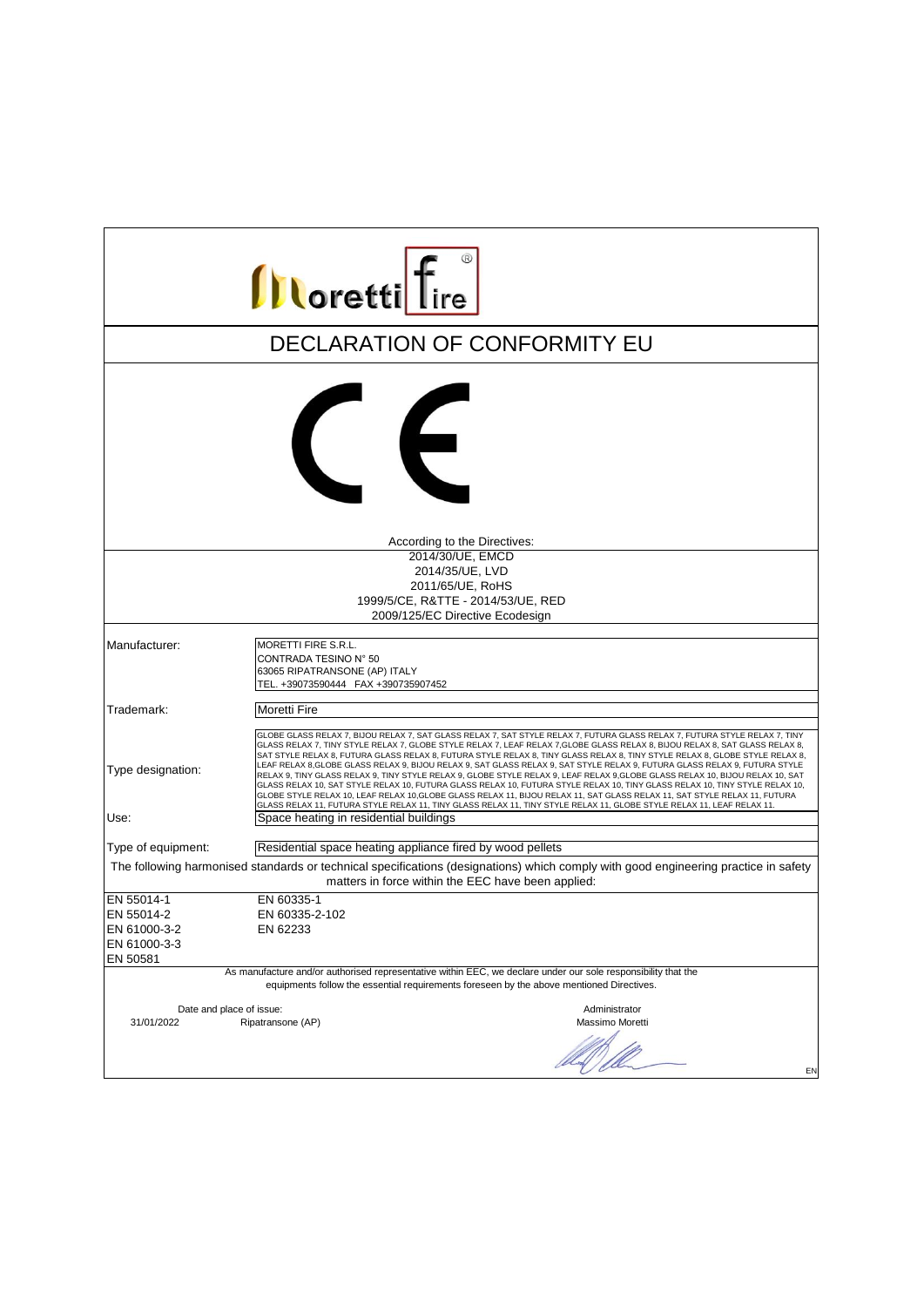| <b>Illoretti</b> Tire                                                                                                                                                                 |                                                                                                                                                                                                                                                                                                                                                                                                                                                                                                                                                                                                                                                                                                                                                                                                                                                                                                                                                                                                                                              |  |
|---------------------------------------------------------------------------------------------------------------------------------------------------------------------------------------|----------------------------------------------------------------------------------------------------------------------------------------------------------------------------------------------------------------------------------------------------------------------------------------------------------------------------------------------------------------------------------------------------------------------------------------------------------------------------------------------------------------------------------------------------------------------------------------------------------------------------------------------------------------------------------------------------------------------------------------------------------------------------------------------------------------------------------------------------------------------------------------------------------------------------------------------------------------------------------------------------------------------------------------------|--|
|                                                                                                                                                                                       | <b>DECLARATION DE CONFORMITE EU</b>                                                                                                                                                                                                                                                                                                                                                                                                                                                                                                                                                                                                                                                                                                                                                                                                                                                                                                                                                                                                          |  |
|                                                                                                                                                                                       | $\epsilon$                                                                                                                                                                                                                                                                                                                                                                                                                                                                                                                                                                                                                                                                                                                                                                                                                                                                                                                                                                                                                                   |  |
|                                                                                                                                                                                       | En accord avec les Directives:                                                                                                                                                                                                                                                                                                                                                                                                                                                                                                                                                                                                                                                                                                                                                                                                                                                                                                                                                                                                               |  |
|                                                                                                                                                                                       | 2014/30/UE. EMCD                                                                                                                                                                                                                                                                                                                                                                                                                                                                                                                                                                                                                                                                                                                                                                                                                                                                                                                                                                                                                             |  |
|                                                                                                                                                                                       | 2014/35/UE, LVD                                                                                                                                                                                                                                                                                                                                                                                                                                                                                                                                                                                                                                                                                                                                                                                                                                                                                                                                                                                                                              |  |
|                                                                                                                                                                                       | 2011/65/UE, RoHS                                                                                                                                                                                                                                                                                                                                                                                                                                                                                                                                                                                                                                                                                                                                                                                                                                                                                                                                                                                                                             |  |
|                                                                                                                                                                                       | 1999/5/CE, R&TTE - 2014/53/UE, RED                                                                                                                                                                                                                                                                                                                                                                                                                                                                                                                                                                                                                                                                                                                                                                                                                                                                                                                                                                                                           |  |
|                                                                                                                                                                                       | 2009/125/EC Directive Ecodesign                                                                                                                                                                                                                                                                                                                                                                                                                                                                                                                                                                                                                                                                                                                                                                                                                                                                                                                                                                                                              |  |
| Fabricant:                                                                                                                                                                            | MORETTI FIRE S.R.L.<br>CONTRADA TESINO N° 50<br>63065 RIPATRANSONE (AP) ITALY<br>TEL. +39073590444 FAX +390735907452                                                                                                                                                                                                                                                                                                                                                                                                                                                                                                                                                                                                                                                                                                                                                                                                                                                                                                                         |  |
| Marque de commerce:                                                                                                                                                                   | Moretti Fire                                                                                                                                                                                                                                                                                                                                                                                                                                                                                                                                                                                                                                                                                                                                                                                                                                                                                                                                                                                                                                 |  |
| Modèle:                                                                                                                                                                               | GLOBE GLASS RELAX 7, BIJOU RELAX 7, SAT GLASS RELAX 7, SAT STYLE RELAX 7, FUTURA GLASS RELAX 7, FUTURA STYLE RELAX 7, TINY<br>GLASS RELAX 7, TINY STYLE RELAX 7, GLOBE STYLE RELAX 7, LEAF RELAX 7, GLOBE GLASS RELAX 8, BIJOU RELAX 8, SAT GLASS RELAX 8,<br>SAT STYLE RELAX 8, FUTURA GLASS RELAX 8, FUTURA STYLE RELAX 8, TINY GLASS RELAX 8, TINY STYLE RELAX 8, GLOBE STYLE RELAX 8,<br>LEAF RELAX 8,GLOBE GLASS RELAX 9, BIJOU RELAX 9, SAT GLASS RELAX 9, SAT STYLE RELAX 9, FUTURA GLASS RELAX 9, FUTURA STYLE<br>RELAX 9, TINY GLASS RELAX 9, TINY STYLE RELAX 9, GLOBE STYLE RELAX 9, LEAF RELAX 9, GLOBE GLASS RELAX 10, BIJOU RELAX 10, SAT<br>GLASS RELAX 10, SAT STYLE RELAX 10, FUTURA GLASS RELAX 10, FUTURA STYLE RELAX 10, TINY GLASS RELAX 10, TINY STYLE RELAX 10,<br>GLOBE STYLE RELAX 10, LEAF RELAX 10, GLOBE GLASS RELAX 11, BIJOU RELAX 11, SAT GLASS RELAX 11, SAT STYLE RELAX 11, FUTURA<br>GLASS RELAX 11, FUTURA STYLE RELAX 11, TINY GLASS RELAX 11, TINY STYLE RELAX 11, GLOBE STYLE RELAX 11, LEAF RELAX 11. |  |
| Utilisation:                                                                                                                                                                          | Chauffage pour des bâtiments résidentiels                                                                                                                                                                                                                                                                                                                                                                                                                                                                                                                                                                                                                                                                                                                                                                                                                                                                                                                                                                                                    |  |
| Type d'appareil:                                                                                                                                                                      | Appareil de chauffage à granulés de bois pour des bâtiments résidentiels                                                                                                                                                                                                                                                                                                                                                                                                                                                                                                                                                                                                                                                                                                                                                                                                                                                                                                                                                                     |  |
| Les normes harmonisées ou les spécifications techniques (désignations) qui ont été appliquées selon toutes les règles de l'art en<br>matière de sécurité en vigueur dans la CEE sont: |                                                                                                                                                                                                                                                                                                                                                                                                                                                                                                                                                                                                                                                                                                                                                                                                                                                                                                                                                                                                                                              |  |
| EN 55014-1                                                                                                                                                                            | EN 60335-1<br>(EU)2015/1185                                                                                                                                                                                                                                                                                                                                                                                                                                                                                                                                                                                                                                                                                                                                                                                                                                                                                                                                                                                                                  |  |
| EN 55014-2                                                                                                                                                                            | EN 60335-2-102                                                                                                                                                                                                                                                                                                                                                                                                                                                                                                                                                                                                                                                                                                                                                                                                                                                                                                                                                                                                                               |  |
| EN 61000-3-2                                                                                                                                                                          | EN 62233                                                                                                                                                                                                                                                                                                                                                                                                                                                                                                                                                                                                                                                                                                                                                                                                                                                                                                                                                                                                                                     |  |
| EN 61000-3-3                                                                                                                                                                          |                                                                                                                                                                                                                                                                                                                                                                                                                                                                                                                                                                                                                                                                                                                                                                                                                                                                                                                                                                                                                                              |  |
| EN 50581                                                                                                                                                                              | En qualité de fabricant et/ou de représentant autorisé de la société à l'intérieur de la CEE, je déclare sous ma propre responsabilité que les appareils sont                                                                                                                                                                                                                                                                                                                                                                                                                                                                                                                                                                                                                                                                                                                                                                                                                                                                                |  |
| conformes aux exigences essentielles prévues par les directives susmentionnées.                                                                                                       |                                                                                                                                                                                                                                                                                                                                                                                                                                                                                                                                                                                                                                                                                                                                                                                                                                                                                                                                                                                                                                              |  |
| Date et lieu d'émission:                                                                                                                                                              | Administrateur                                                                                                                                                                                                                                                                                                                                                                                                                                                                                                                                                                                                                                                                                                                                                                                                                                                                                                                                                                                                                               |  |
| 31/01/2022                                                                                                                                                                            | Ripatransone (AP)<br>Massimo Moretti<br>DA TIO                                                                                                                                                                                                                                                                                                                                                                                                                                                                                                                                                                                                                                                                                                                                                                                                                                                                                                                                                                                               |  |
|                                                                                                                                                                                       | FR                                                                                                                                                                                                                                                                                                                                                                                                                                                                                                                                                                                                                                                                                                                                                                                                                                                                                                                                                                                                                                           |  |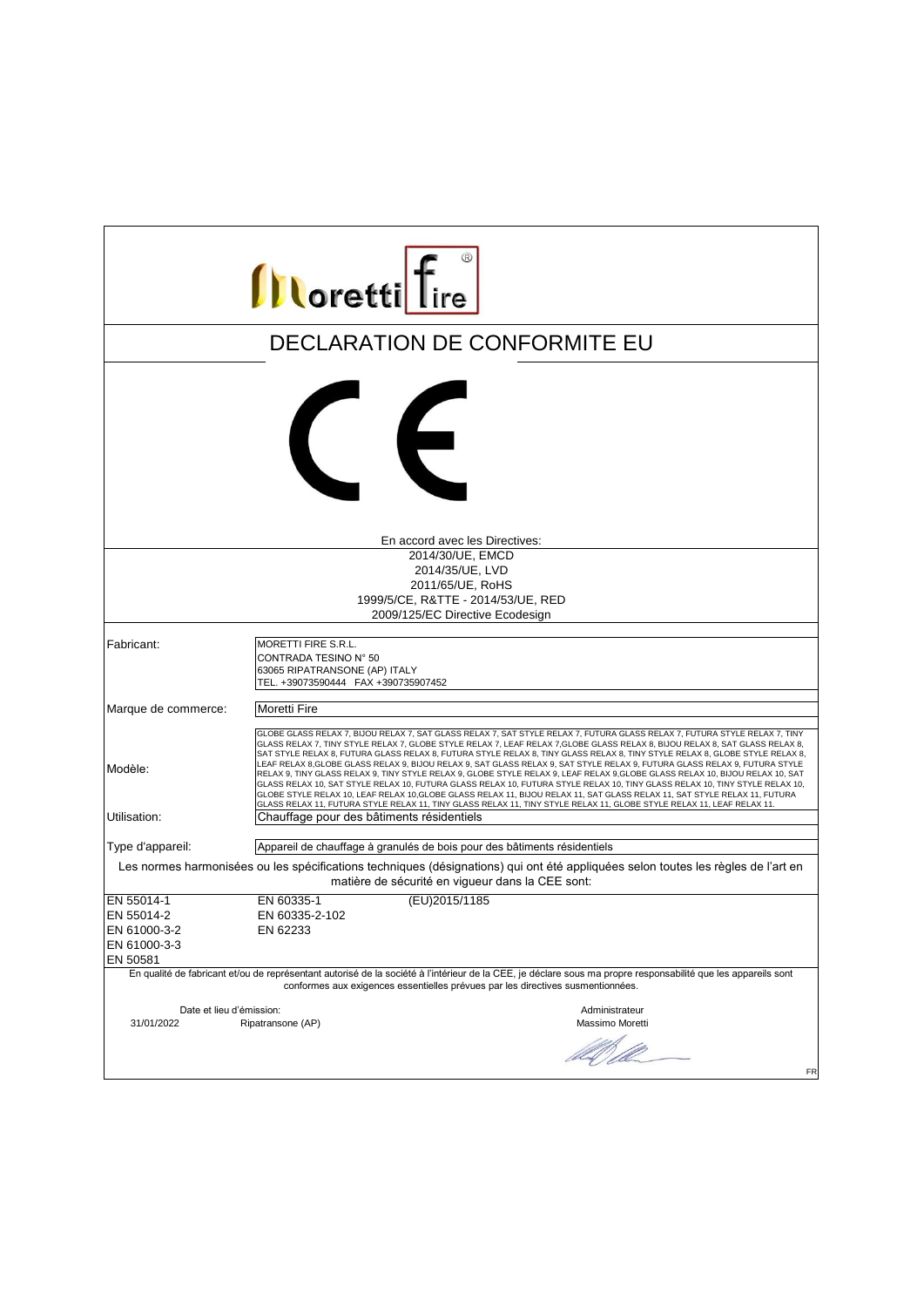| <b>Illoretti</b> fire                                                                                                                                                                                   |                                                                                                                                                                                                                                                                                                                                                                                                                                                                                                                                                                                                                                                                                                                                                                                                                                                                                                                                                                                                                                            |  |
|---------------------------------------------------------------------------------------------------------------------------------------------------------------------------------------------------------|--------------------------------------------------------------------------------------------------------------------------------------------------------------------------------------------------------------------------------------------------------------------------------------------------------------------------------------------------------------------------------------------------------------------------------------------------------------------------------------------------------------------------------------------------------------------------------------------------------------------------------------------------------------------------------------------------------------------------------------------------------------------------------------------------------------------------------------------------------------------------------------------------------------------------------------------------------------------------------------------------------------------------------------------|--|
|                                                                                                                                                                                                         | KONFORMITÄTS ERKLÄRUNG EU                                                                                                                                                                                                                                                                                                                                                                                                                                                                                                                                                                                                                                                                                                                                                                                                                                                                                                                                                                                                                  |  |
|                                                                                                                                                                                                         | $\epsilon$                                                                                                                                                                                                                                                                                                                                                                                                                                                                                                                                                                                                                                                                                                                                                                                                                                                                                                                                                                                                                                 |  |
|                                                                                                                                                                                                         | In Übereinstimmung mit der Richtlinie:                                                                                                                                                                                                                                                                                                                                                                                                                                                                                                                                                                                                                                                                                                                                                                                                                                                                                                                                                                                                     |  |
|                                                                                                                                                                                                         | 2014/30/UE. EMCD                                                                                                                                                                                                                                                                                                                                                                                                                                                                                                                                                                                                                                                                                                                                                                                                                                                                                                                                                                                                                           |  |
|                                                                                                                                                                                                         | 2014/35/UE, LVD                                                                                                                                                                                                                                                                                                                                                                                                                                                                                                                                                                                                                                                                                                                                                                                                                                                                                                                                                                                                                            |  |
|                                                                                                                                                                                                         | 2011/65/UE, RoHS                                                                                                                                                                                                                                                                                                                                                                                                                                                                                                                                                                                                                                                                                                                                                                                                                                                                                                                                                                                                                           |  |
|                                                                                                                                                                                                         | 1999/5/CE, R&TTE - 2014/53/UE, RED                                                                                                                                                                                                                                                                                                                                                                                                                                                                                                                                                                                                                                                                                                                                                                                                                                                                                                                                                                                                         |  |
|                                                                                                                                                                                                         | 2009/125/EC Directive Ecodesign                                                                                                                                                                                                                                                                                                                                                                                                                                                                                                                                                                                                                                                                                                                                                                                                                                                                                                                                                                                                            |  |
| Hersteller:                                                                                                                                                                                             | MORETTI FIRE S.R.L.                                                                                                                                                                                                                                                                                                                                                                                                                                                                                                                                                                                                                                                                                                                                                                                                                                                                                                                                                                                                                        |  |
|                                                                                                                                                                                                         | CONTRADA TESINO N° 50<br>63065 RIPATRANSONE (AP) ITALY<br>TEL. +39073590444 FAX +390735907452                                                                                                                                                                                                                                                                                                                                                                                                                                                                                                                                                                                                                                                                                                                                                                                                                                                                                                                                              |  |
| Handelsmarke:                                                                                                                                                                                           | <b>Moretti Fire</b>                                                                                                                                                                                                                                                                                                                                                                                                                                                                                                                                                                                                                                                                                                                                                                                                                                                                                                                                                                                                                        |  |
| Modell:                                                                                                                                                                                                 | GLOBE GLASS RELAX 7, BIJOU RELAX 7, SAT GLASS RELAX 7, SAT STYLE RELAX 7, FUTURA GLASS RELAX 7, FUTURA STYLE RELAX 7, TINY<br>GLASS RELAX 7, TINY STYLE RELAX 7, GLOBE STYLE RELAX 7, LEAF RELAX 7,GLOBE GLASS RELAX 8, BIJOU RELAX 8, SAT GLASS RELAX 8,<br>SAT STYLE RELAX 8, FUTURA GLASS RELAX 8, FUTURA STYLE RELAX 8, TINY GLASS RELAX 8, TINY STYLE RELAX 8, GLOBE STYLE RELAX 8,<br>LEAF RELAX 8,GLOBE GLASS RELAX 9, BIJOU RELAX 9, SAT GLASS RELAX 9, SAT STYLE RELAX 9, FUTURA GLASS RELAX 9, FUTURA STYLE<br>RELAX 9, TINY GLASS RELAX 9, TINY STYLE RELAX 9, GLOBE STYLE RELAX 9, LEAF RELAX 9,GLOBE GLASS RELAX 10, BIJOU RELAX 10, SAT<br>GLASS RELAX 10, SAT STYLE RELAX 10, FUTURA GLASS RELAX 10, FUTURA STYLE RELAX 10, TINY GLASS RELAX 10, TINY STYLE RELAX 10,<br>GLOBE STYLE RELAX 10, LEAF RELAX 10, GLOBE GLASS RELAX 11, BIJOU RELAX 11, SAT GLASS RELAX 11, SAT STYLE RELAX 11, FUTURA<br>GLASS RELAX 11, FUTURA STYLE RELAX 11, TINY GLASS RELAX 11, TINY STYLE RELAX 11, GLOBE STYLE RELAX 11, LEAF RELAX 11. |  |
| Gebrauch:                                                                                                                                                                                               | Heizung für Wohngebäude                                                                                                                                                                                                                                                                                                                                                                                                                                                                                                                                                                                                                                                                                                                                                                                                                                                                                                                                                                                                                    |  |
| Gerätetyp:                                                                                                                                                                                              | Holz-Pellet Heizung für Wohngebäude                                                                                                                                                                                                                                                                                                                                                                                                                                                                                                                                                                                                                                                                                                                                                                                                                                                                                                                                                                                                        |  |
| Die harmonisierten Normen oder die technischen Spezifikationen (Designationen), die in Ubereinstimmung mit den Sicherheitsregeln,<br>die in der EWG gültig sind, angewendet worden sind, sind folgende: |                                                                                                                                                                                                                                                                                                                                                                                                                                                                                                                                                                                                                                                                                                                                                                                                                                                                                                                                                                                                                                            |  |
| EN 55014-1                                                                                                                                                                                              | EN 60335-1                                                                                                                                                                                                                                                                                                                                                                                                                                                                                                                                                                                                                                                                                                                                                                                                                                                                                                                                                                                                                                 |  |
| EN 55014-2                                                                                                                                                                                              | EN 60335-2-102                                                                                                                                                                                                                                                                                                                                                                                                                                                                                                                                                                                                                                                                                                                                                                                                                                                                                                                                                                                                                             |  |
| EN 61000-3-2                                                                                                                                                                                            | EN 62233                                                                                                                                                                                                                                                                                                                                                                                                                                                                                                                                                                                                                                                                                                                                                                                                                                                                                                                                                                                                                                   |  |
| EN 61000-3-3                                                                                                                                                                                            |                                                                                                                                                                                                                                                                                                                                                                                                                                                                                                                                                                                                                                                                                                                                                                                                                                                                                                                                                                                                                                            |  |
| EN 50581                                                                                                                                                                                                | Als Hersteller und/oder rechtlicher Vertreter der Gesellschaft innerhalb der EG, erklärt man unter der eigenen Verantwortung, dass die Geräte den vorgesehenen<br>grundlegenden Anforderungen der oben erwähnten Richtlinien entsprechen.                                                                                                                                                                                                                                                                                                                                                                                                                                                                                                                                                                                                                                                                                                                                                                                                  |  |
|                                                                                                                                                                                                         |                                                                                                                                                                                                                                                                                                                                                                                                                                                                                                                                                                                                                                                                                                                                                                                                                                                                                                                                                                                                                                            |  |
| Datum und Austellungsort:<br>31/01/2022                                                                                                                                                                 | Administrator<br>Ripatransone (AP)<br>Massimo Moretti                                                                                                                                                                                                                                                                                                                                                                                                                                                                                                                                                                                                                                                                                                                                                                                                                                                                                                                                                                                      |  |
|                                                                                                                                                                                                         | DE                                                                                                                                                                                                                                                                                                                                                                                                                                                                                                                                                                                                                                                                                                                                                                                                                                                                                                                                                                                                                                         |  |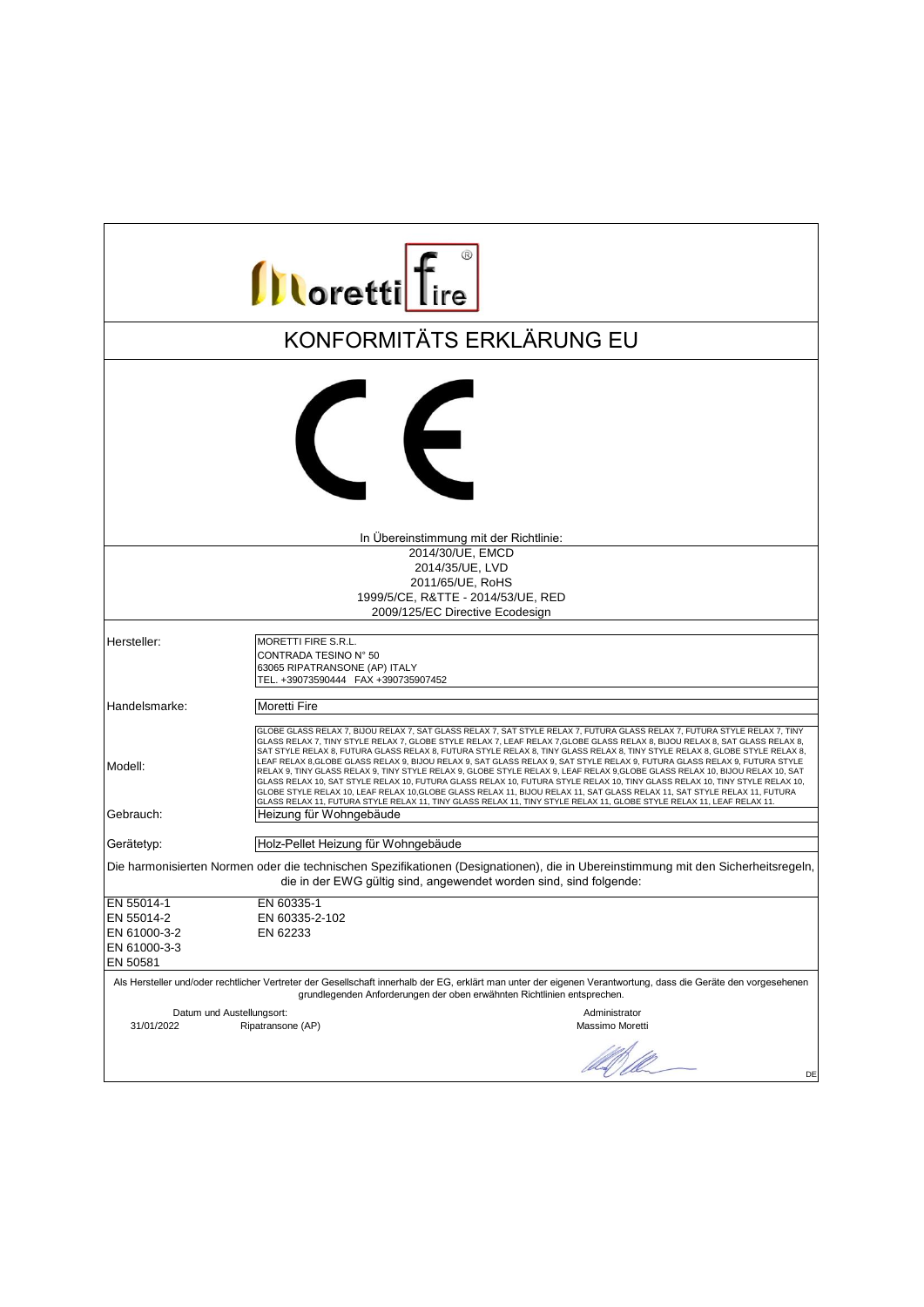| <b>Illoretti</b> Tire                                                                                                                                                                                                                                                                         |                                                                                                                                                                                                                                                                                                                                                                                                                                                                                                                                                                                                                                                                                                                                                                                                                                                                                                                                                                                                                                                                                          |  |
|-----------------------------------------------------------------------------------------------------------------------------------------------------------------------------------------------------------------------------------------------------------------------------------------------|------------------------------------------------------------------------------------------------------------------------------------------------------------------------------------------------------------------------------------------------------------------------------------------------------------------------------------------------------------------------------------------------------------------------------------------------------------------------------------------------------------------------------------------------------------------------------------------------------------------------------------------------------------------------------------------------------------------------------------------------------------------------------------------------------------------------------------------------------------------------------------------------------------------------------------------------------------------------------------------------------------------------------------------------------------------------------------------|--|
|                                                                                                                                                                                                                                                                                               | DECLARACIÓN DE CONFORMIDAD EU                                                                                                                                                                                                                                                                                                                                                                                                                                                                                                                                                                                                                                                                                                                                                                                                                                                                                                                                                                                                                                                            |  |
|                                                                                                                                                                                                                                                                                               | $\left($                                                                                                                                                                                                                                                                                                                                                                                                                                                                                                                                                                                                                                                                                                                                                                                                                                                                                                                                                                                                                                                                                 |  |
|                                                                                                                                                                                                                                                                                               | De acuerdo con las directivas:                                                                                                                                                                                                                                                                                                                                                                                                                                                                                                                                                                                                                                                                                                                                                                                                                                                                                                                                                                                                                                                           |  |
|                                                                                                                                                                                                                                                                                               | 2014/30/UE, EMCD<br>2014/35/UE, LVD<br>2011/65/UE, RoHS<br>1999/5/CE, R&TTE - 2014/53/UE, RED<br>2009/125/EC Directive Ecodesign                                                                                                                                                                                                                                                                                                                                                                                                                                                                                                                                                                                                                                                                                                                                                                                                                                                                                                                                                         |  |
|                                                                                                                                                                                                                                                                                               |                                                                                                                                                                                                                                                                                                                                                                                                                                                                                                                                                                                                                                                                                                                                                                                                                                                                                                                                                                                                                                                                                          |  |
| Fabricante:                                                                                                                                                                                                                                                                                   | MORETTI FIRE S.R.L.<br>CONTRADA TESINO N° 50<br>63065 RIPATRANSONE (AP) ITALY<br>TEL. +39073590444 FAX +390735907452                                                                                                                                                                                                                                                                                                                                                                                                                                                                                                                                                                                                                                                                                                                                                                                                                                                                                                                                                                     |  |
| Marca comercial:                                                                                                                                                                                                                                                                              | Moretti Fire                                                                                                                                                                                                                                                                                                                                                                                                                                                                                                                                                                                                                                                                                                                                                                                                                                                                                                                                                                                                                                                                             |  |
| Modelo:<br>Uso:                                                                                                                                                                                                                                                                               | GLOBE GLASS RELAX 7, BIJOU RELAX 7, SAT GLASS RELAX 7, SAT STYLE RELAX 7, FUTURA GLASS RELAX 7, FUTURA STYLE RELAX 7, TINY<br>GLASS RELAX 7, TINY STYLE RELAX 7, GLOBE STYLE RELAX 7, LEAF RELAX 7, GLOBE GLASS RELAX 8, BIJOU RELAX 8, SAT GLASS RELAX 8,<br>SAT STYLE RELAX 8, FUTURA GLASS RELAX 8, FUTURA STYLE RELAX 8, TINY GLASS RELAX 8, TINY STYLE RELAX 8, GLOBE STYLE RELAX 8,<br>LEAF RELAX 8,GLOBE GLASS RELAX 9, BIJOU RELAX 9, SAT GLASS RELAX 9, SAT STYLE RELAX 9, FUTURA GLASS RELAX 9, FUTURA STYLE<br>RELAX 9, TINY GLASS RELAX 9, TINY STYLE RELAX 9, GLOBE STYLE RELAX 9, LEAF RELAX 9, GLOBE GLASS RELAX 10, BIJOU RELAX 10, SAT<br>GLASS RELAX 10, SAT STYLE RELAX 10, FUTURA GLASS RELAX 10, FUTURA STYLE RELAX 10, TINY GLASS RELAX 10, TINY STYLE RELAX 10,<br>GLOBE STYLE RELAX 10, LEAF RELAX 10, GLOBE GLASS RELAX 11, BIJOU RELAX 11, SAT GLASS RELAX 11, SAT STYLE RELAX 11, FUTURA<br>GLASS RELAX 11, FUTURA STYLE RELAX 11, TINY GLASS RELAX 11, TINY STYLE RELAX 11, GLOBE STYLE RELAX 11, LEAF RELAX 11.<br>Calefacción para edificios residenciales |  |
|                                                                                                                                                                                                                                                                                               |                                                                                                                                                                                                                                                                                                                                                                                                                                                                                                                                                                                                                                                                                                                                                                                                                                                                                                                                                                                                                                                                                          |  |
| Sistema de calefacción con combustion a pellet de madera para edificios residenciales<br>Tipo de equipo:<br>Las normas armonizadas o las técnicas específicas (designaciones) que se han aplicado de acuerdo con las reglas del buen arte en<br>materia de seguridad, en vigor en la CEE son: |                                                                                                                                                                                                                                                                                                                                                                                                                                                                                                                                                                                                                                                                                                                                                                                                                                                                                                                                                                                                                                                                                          |  |
| EN 55014-1<br>EN 55014-2<br>EN 61000-3-2<br>EN 61000-3-3<br>EN 50581                                                                                                                                                                                                                          | (EU)2015/1185<br>EN 60335-1<br>EN 60335-2-102<br>EN 62233                                                                                                                                                                                                                                                                                                                                                                                                                                                                                                                                                                                                                                                                                                                                                                                                                                                                                                                                                                                                                                |  |
|                                                                                                                                                                                                                                                                                               | En calidad de fabricante y/o representante autorizado de la sociedad en la CEE, declaramos bajo nuestra única<br>responsabilidad que los equipos cumplen con los requisitos esenciales previstos por las Directivas anteriormente<br>mencionadas.                                                                                                                                                                                                                                                                                                                                                                                                                                                                                                                                                                                                                                                                                                                                                                                                                                        |  |
| Fecha y lugar de emisión:<br>31/01/2022                                                                                                                                                                                                                                                       | Administrador<br>Ripatransone (AP)<br>Massimo Moretti                                                                                                                                                                                                                                                                                                                                                                                                                                                                                                                                                                                                                                                                                                                                                                                                                                                                                                                                                                                                                                    |  |
|                                                                                                                                                                                                                                                                                               | ES                                                                                                                                                                                                                                                                                                                                                                                                                                                                                                                                                                                                                                                                                                                                                                                                                                                                                                                                                                                                                                                                                       |  |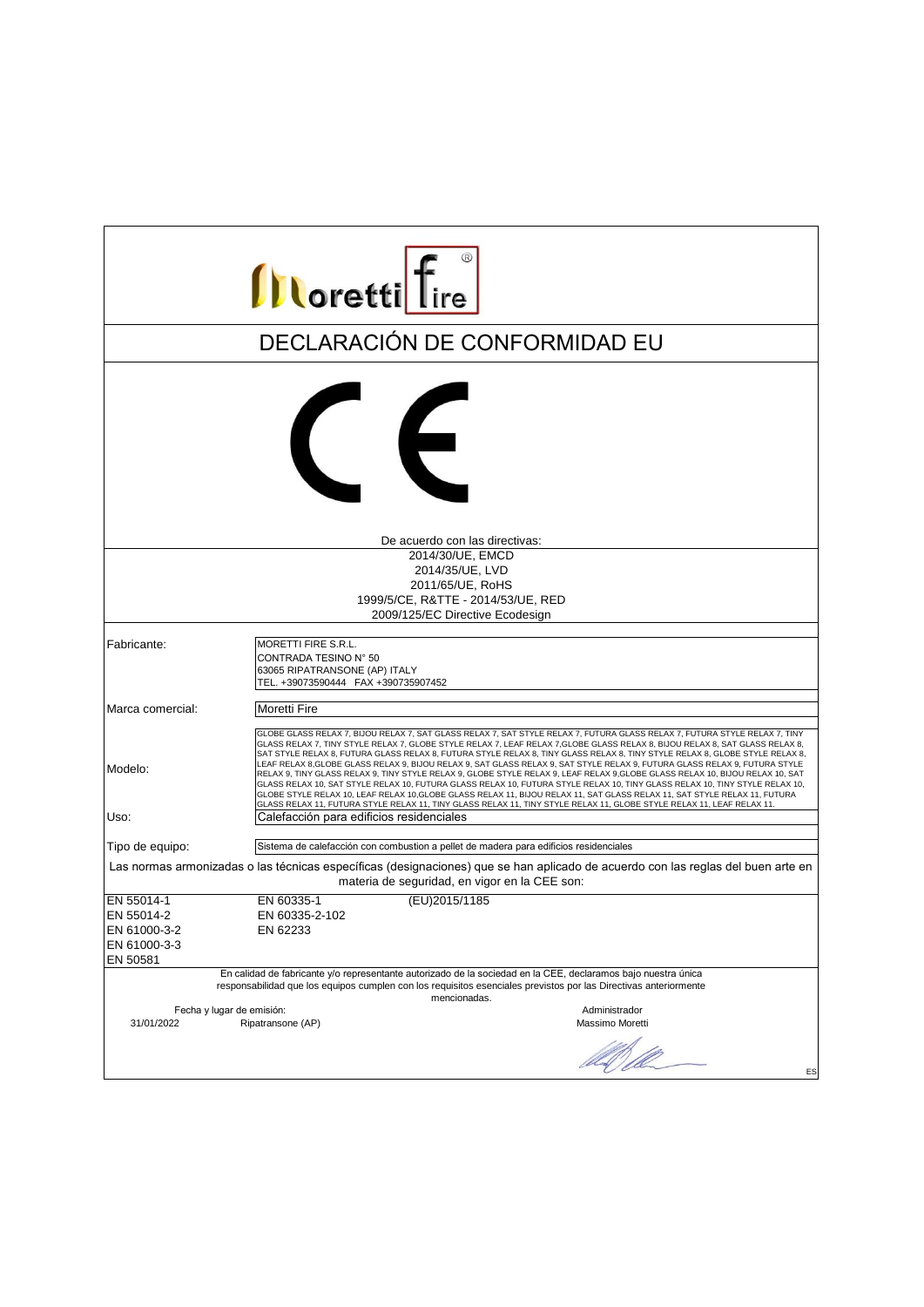| <b>Illoretti</b> Tire                                                                                                                                                  |                                                                                                                                                                                                                                                                                                                                                                                                                                                                                                                                                                                                                                                                                                                                                                                                                                                                                                                                                                                                                                                                                         |  |
|------------------------------------------------------------------------------------------------------------------------------------------------------------------------|-----------------------------------------------------------------------------------------------------------------------------------------------------------------------------------------------------------------------------------------------------------------------------------------------------------------------------------------------------------------------------------------------------------------------------------------------------------------------------------------------------------------------------------------------------------------------------------------------------------------------------------------------------------------------------------------------------------------------------------------------------------------------------------------------------------------------------------------------------------------------------------------------------------------------------------------------------------------------------------------------------------------------------------------------------------------------------------------|--|
|                                                                                                                                                                        | DECLARAÇÃO DE CONFORMIDADE EU                                                                                                                                                                                                                                                                                                                                                                                                                                                                                                                                                                                                                                                                                                                                                                                                                                                                                                                                                                                                                                                           |  |
|                                                                                                                                                                        | $\epsilon$                                                                                                                                                                                                                                                                                                                                                                                                                                                                                                                                                                                                                                                                                                                                                                                                                                                                                                                                                                                                                                                                              |  |
|                                                                                                                                                                        | De acordo com as directivas:                                                                                                                                                                                                                                                                                                                                                                                                                                                                                                                                                                                                                                                                                                                                                                                                                                                                                                                                                                                                                                                            |  |
|                                                                                                                                                                        | 2014/30/UE. EMCD<br>2014/35/UE, LVD<br>2011/65/UE, RoHS<br>1999/5/CE, R&TTE - 2014/53/UE, RED<br>2009/125/EC Directive Ecodesign                                                                                                                                                                                                                                                                                                                                                                                                                                                                                                                                                                                                                                                                                                                                                                                                                                                                                                                                                        |  |
| Fabricante:                                                                                                                                                            | MORETTI FIRE S.R.L.<br>CONTRADA TESINO N° 50<br>63065 RIPATRANSONE (AP) ITALY<br>TEL. +39073590444 FAX +390735907452                                                                                                                                                                                                                                                                                                                                                                                                                                                                                                                                                                                                                                                                                                                                                                                                                                                                                                                                                                    |  |
| Marca comercial:                                                                                                                                                       | Moretti Fire                                                                                                                                                                                                                                                                                                                                                                                                                                                                                                                                                                                                                                                                                                                                                                                                                                                                                                                                                                                                                                                                            |  |
| Modelo:<br>Utilização:                                                                                                                                                 | GLOBE GLASS RELAX 7, BIJOU RELAX 7, SAT GLASS RELAX 7, SAT STYLE RELAX 7, FUTURA GLASS RELAX 7, FUTURA STYLE RELAX 7, TINY<br>GLASS RELAX 7, TINY STYLE RELAX 7, GLOBE STYLE RELAX 7, LEAF RELAX 7, GLOBE GLASS RELAX 8, BIJOU RELAX 8, SAT GLASS RELAX 8,<br>SAT STYLE RELAX 8, FUTURA GLASS RELAX 8, FUTURA STYLE RELAX 8, TINY GLASS RELAX 8, TINY STYLE RELAX 8, GLOBE STYLE RELAX 8,<br>LEAF RELAX 8,GLOBE GLASS RELAX 9, BIJOU RELAX 9, SAT GLASS RELAX 9, SAT STYLE RELAX 9, FUTURA GLASS RELAX 9, FUTURA STYLE<br>RELAX 9, TINY GLASS RELAX 9, TINY STYLE RELAX 9, GLOBE STYLE RELAX 9, LEAF RELAX 9, GLOBE GLASS RELAX 10, BIJOU RELAX 10, SAT<br>GLASS RELAX 10, SAT STYLE RELAX 10, FUTURA GLASS RELAX 10, FUTURA STYLE RELAX 10, TINY GLASS RELAX 10, TINY STYLE RELAX 10,<br>GLOBE STYLE RELAX 10, LEAF RELAX 10, GLOBE GLASS RELAX 11, BIJOU RELAX 11, SAT GLASS RELAX 11, SAT STYLE RELAX 11, FUTURA<br>GLASS RELAX 11, FUTURA STYLE RELAX 11, TINY GLASS RELAX 11, TINY STYLE RELAX 11, GLOBE STYLE RELAX 11, LEAF RELAX 11.<br>Aquecedor para construções residenciais |  |
|                                                                                                                                                                        |                                                                                                                                                                                                                                                                                                                                                                                                                                                                                                                                                                                                                                                                                                                                                                                                                                                                                                                                                                                                                                                                                         |  |
| Tipo de aparelho:                                                                                                                                                      | Aquecedor residencial a pellets de madeira                                                                                                                                                                                                                                                                                                                                                                                                                                                                                                                                                                                                                                                                                                                                                                                                                                                                                                                                                                                                                                              |  |
| As normas harmonizadas ou as especificações técnicas (designações) que foram aplicadas de acordo com as regras da boa arte<br>relacionadas à segurança válidas na CEE: |                                                                                                                                                                                                                                                                                                                                                                                                                                                                                                                                                                                                                                                                                                                                                                                                                                                                                                                                                                                                                                                                                         |  |
| EN 55014-1                                                                                                                                                             | (EU)2015/1185<br>EN 60335-1                                                                                                                                                                                                                                                                                                                                                                                                                                                                                                                                                                                                                                                                                                                                                                                                                                                                                                                                                                                                                                                             |  |
| EN 55014-2                                                                                                                                                             | EN 60335-2-102                                                                                                                                                                                                                                                                                                                                                                                                                                                                                                                                                                                                                                                                                                                                                                                                                                                                                                                                                                                                                                                                          |  |
| EN 61000-3-2                                                                                                                                                           | EN 62233                                                                                                                                                                                                                                                                                                                                                                                                                                                                                                                                                                                                                                                                                                                                                                                                                                                                                                                                                                                                                                                                                |  |
| EN 61000-3-3                                                                                                                                                           |                                                                                                                                                                                                                                                                                                                                                                                                                                                                                                                                                                                                                                                                                                                                                                                                                                                                                                                                                                                                                                                                                         |  |
| EN 50581                                                                                                                                                               |                                                                                                                                                                                                                                                                                                                                                                                                                                                                                                                                                                                                                                                                                                                                                                                                                                                                                                                                                                                                                                                                                         |  |
|                                                                                                                                                                        | Como um fabricante e/ou representante autorizado da sociedade estabelecida na CEE, declaramos sob nossa<br>única responsabilidade que o equipamento está em conformidade com os requisitos essenciais das diretivas<br>acima referidas                                                                                                                                                                                                                                                                                                                                                                                                                                                                                                                                                                                                                                                                                                                                                                                                                                                  |  |
| Data e local de emissão:                                                                                                                                               | Administrador                                                                                                                                                                                                                                                                                                                                                                                                                                                                                                                                                                                                                                                                                                                                                                                                                                                                                                                                                                                                                                                                           |  |
| 31/01/2022                                                                                                                                                             | Ripatransone (AP)<br>Massimo Moretti<br>US II<br>PT                                                                                                                                                                                                                                                                                                                                                                                                                                                                                                                                                                                                                                                                                                                                                                                                                                                                                                                                                                                                                                     |  |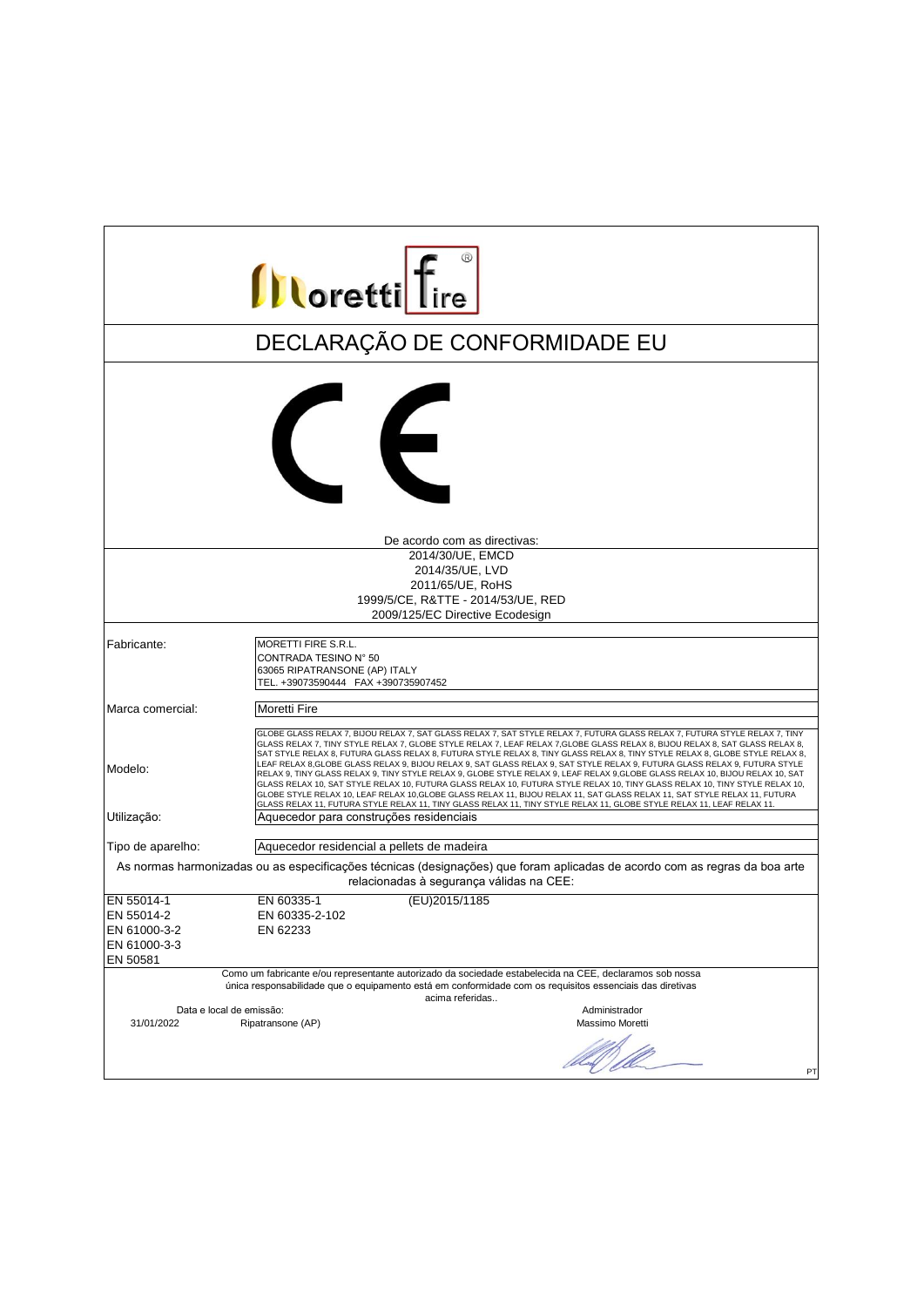| <b>Illoretti</b> Tire      |                                                                                                                                                                                                                                                                                                                                                                                                                                                                                                                                                                                                                                                                                                                                                                                                                                                                                                                                                                                                                                             |  |
|----------------------------|---------------------------------------------------------------------------------------------------------------------------------------------------------------------------------------------------------------------------------------------------------------------------------------------------------------------------------------------------------------------------------------------------------------------------------------------------------------------------------------------------------------------------------------------------------------------------------------------------------------------------------------------------------------------------------------------------------------------------------------------------------------------------------------------------------------------------------------------------------------------------------------------------------------------------------------------------------------------------------------------------------------------------------------------|--|
|                            | OVERENSSTEM-MELSES-ERKLÆRING EU                                                                                                                                                                                                                                                                                                                                                                                                                                                                                                                                                                                                                                                                                                                                                                                                                                                                                                                                                                                                             |  |
|                            | $\epsilon$                                                                                                                                                                                                                                                                                                                                                                                                                                                                                                                                                                                                                                                                                                                                                                                                                                                                                                                                                                                                                                  |  |
|                            | I henhold til Direktivet:                                                                                                                                                                                                                                                                                                                                                                                                                                                                                                                                                                                                                                                                                                                                                                                                                                                                                                                                                                                                                   |  |
|                            | 2014/30/UE, EMCD<br>2014/35/UE, LVD<br>2011/65/UE, RoHS<br>1999/5/CE, R&TTE - 2014/53/UE, RED<br>2009/125/EC Directive Ecodesign                                                                                                                                                                                                                                                                                                                                                                                                                                                                                                                                                                                                                                                                                                                                                                                                                                                                                                            |  |
| Fabbricante:               | MORETTI FIRE S.R.L.                                                                                                                                                                                                                                                                                                                                                                                                                                                                                                                                                                                                                                                                                                                                                                                                                                                                                                                                                                                                                         |  |
|                            | CONTRADA TESINO N° 50<br>63065 RIPATRANSONE (AP) ITALY<br>TEL. +39073590444 FAX +390735907452                                                                                                                                                                                                                                                                                                                                                                                                                                                                                                                                                                                                                                                                                                                                                                                                                                                                                                                                               |  |
| Varemærke:                 | <b>Moretti Fire</b>                                                                                                                                                                                                                                                                                                                                                                                                                                                                                                                                                                                                                                                                                                                                                                                                                                                                                                                                                                                                                         |  |
| Model:                     | GLOBE GLASS RELAX 7, BIJOU RELAX 7, SAT GLASS RELAX 7, SAT STYLE RELAX 7, FUTURA GLASS RELAX 7, FUTURA STYLE RELAX 7, TINY<br>GLASS RELAX 7, TINY STYLE RELAX 7, GLOBE STYLE RELAX 7, LEAF RELAX 7,GLOBE GLASS RELAX 8, BIJOU RELAX 8, SAT GLASS RELAX 8,<br>SAT STYLE RELAX 8, FUTURA GLASS RELAX 8, FUTURA STYLE RELAX 8, TINY GLASS RELAX 8, TINY STYLE RELAX 8, GLOBE STYLE RELAX 8,<br>LEAF RELAX 8, GLOBE GLASS RELAX 9, BIJOU RELAX 9, SAT GLASS RELAX 9, SAT STYLE RELAX 9, FUTURA GLASS RELAX 9, FUTURA STYLE<br>RELAX 9, TINY GLASS RELAX 9, TINY STYLE RELAX 9, GLOBE STYLE RELAX 9, LEAF RELAX 9,GLOBE GLASS RELAX 10, BIJOU RELAX 10, SAT<br>GLASS RELAX 10, SAT STYLE RELAX 10, FUTURA GLASS RELAX 10, FUTURA STYLE RELAX 10, TINY GLASS RELAX 10, TINY STYLE RELAX 10,<br>GLOBE STYLE RELAX 10, LEAF RELAX 10, GLOBE GLASS RELAX 11, BIJOU RELAX 11, SAT GLASS RELAX 11, SAT STYLE RELAX 11, FUTURA<br>GLASS RELAX 11, FUTURA STYLE RELAX 11, TINY GLASS RELAX 11, TINY STYLE RELAX 11, GLOBE STYLE RELAX 11, LEAF RELAX 11. |  |
| Brug:                      | Varmeovne til beboelsesejendomme                                                                                                                                                                                                                                                                                                                                                                                                                                                                                                                                                                                                                                                                                                                                                                                                                                                                                                                                                                                                            |  |
| Udstyr type:               | Varmeapparater med træpiller til anvendelse i hjemmet                                                                                                                                                                                                                                                                                                                                                                                                                                                                                                                                                                                                                                                                                                                                                                                                                                                                                                                                                                                       |  |
|                            | Følgende harmoniserede standarder eller tekniske specifikationer (betegnelser), i henhold til god<br>ingeniørmæssig praksis der sikrer de væsentilige krav i kraft inden for EF-landene finder anvendelse:                                                                                                                                                                                                                                                                                                                                                                                                                                                                                                                                                                                                                                                                                                                                                                                                                                  |  |
| EN 55014-1                 | (EU)2015/1185<br>EN 60335-1                                                                                                                                                                                                                                                                                                                                                                                                                                                                                                                                                                                                                                                                                                                                                                                                                                                                                                                                                                                                                 |  |
| EN 55014-2<br>EN 61000-3-2 | EN 60335-2-102                                                                                                                                                                                                                                                                                                                                                                                                                                                                                                                                                                                                                                                                                                                                                                                                                                                                                                                                                                                                                              |  |
| EN 61000-3-3               | EN 62233                                                                                                                                                                                                                                                                                                                                                                                                                                                                                                                                                                                                                                                                                                                                                                                                                                                                                                                                                                                                                                    |  |
| EN 50581                   |                                                                                                                                                                                                                                                                                                                                                                                                                                                                                                                                                                                                                                                                                                                                                                                                                                                                                                                                                                                                                                             |  |
|                            | Som producent og/eller autoriseret repræsentant for selskabet I EØF erklæres det på eget ansvar, at<br>apparaterne er i overensstemmelse med de grundlæggende krav, der følger af ovennævnte direktiver.                                                                                                                                                                                                                                                                                                                                                                                                                                                                                                                                                                                                                                                                                                                                                                                                                                    |  |
| 31/01/2022                 | Dato og udstedelsessted:<br>Administrerende<br>Ripatransone (AP)<br>Massimo Moretti                                                                                                                                                                                                                                                                                                                                                                                                                                                                                                                                                                                                                                                                                                                                                                                                                                                                                                                                                         |  |
|                            | US Il<br>DK                                                                                                                                                                                                                                                                                                                                                                                                                                                                                                                                                                                                                                                                                                                                                                                                                                                                                                                                                                                                                                 |  |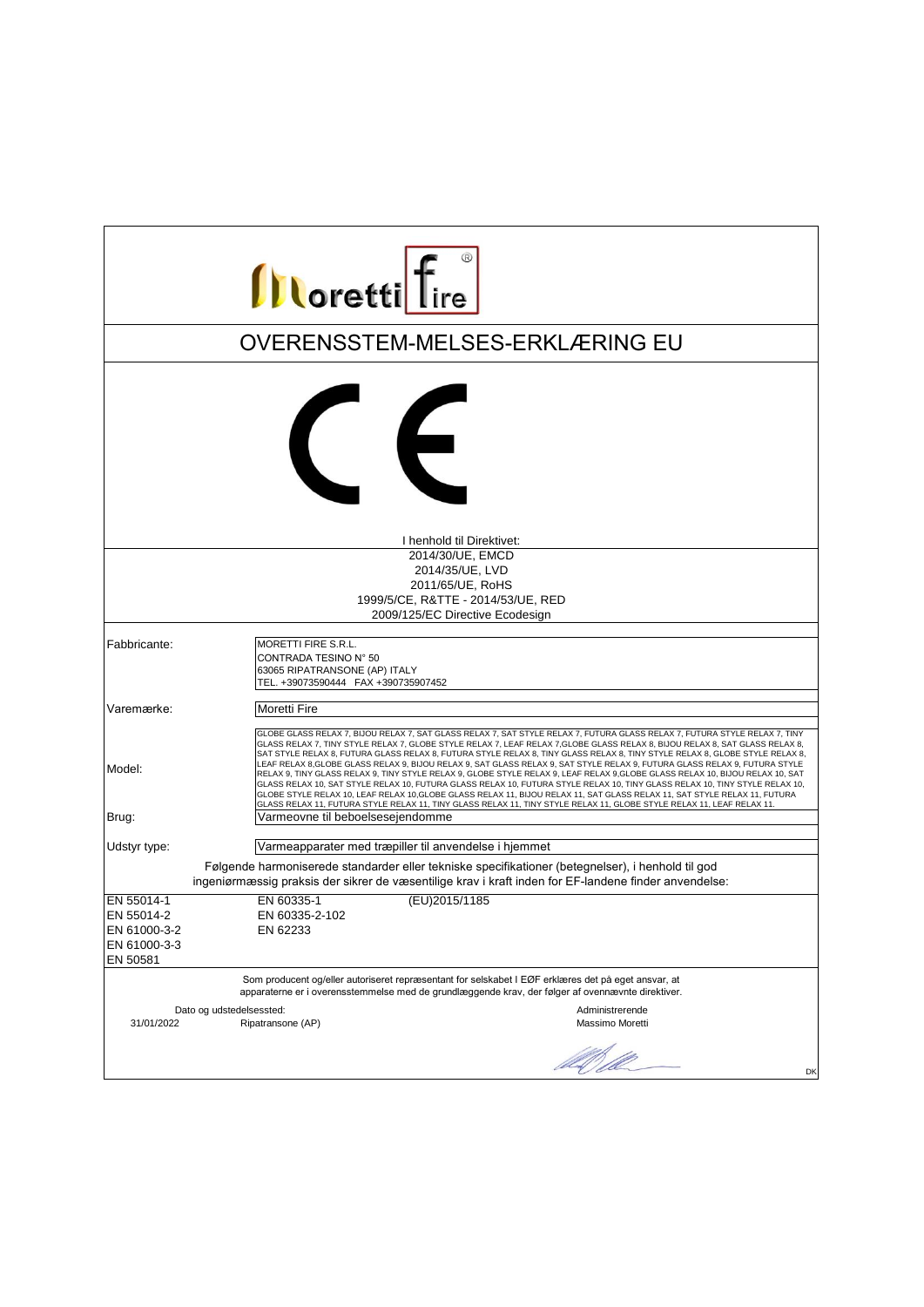| <b>Illoretti</b> Tire                                                                                                                                                                                       |                                                                                                                                                                                                                                                                                                                                                                                                                                                                                                                                                                                                                                                                                                                                                                                                                                                                                                                                                                                                                                             |  |
|-------------------------------------------------------------------------------------------------------------------------------------------------------------------------------------------------------------|---------------------------------------------------------------------------------------------------------------------------------------------------------------------------------------------------------------------------------------------------------------------------------------------------------------------------------------------------------------------------------------------------------------------------------------------------------------------------------------------------------------------------------------------------------------------------------------------------------------------------------------------------------------------------------------------------------------------------------------------------------------------------------------------------------------------------------------------------------------------------------------------------------------------------------------------------------------------------------------------------------------------------------------------|--|
|                                                                                                                                                                                                             | DEKLARATION OM ÖVERENS-STÄMMANDE EU                                                                                                                                                                                                                                                                                                                                                                                                                                                                                                                                                                                                                                                                                                                                                                                                                                                                                                                                                                                                         |  |
|                                                                                                                                                                                                             | $\left($                                                                                                                                                                                                                                                                                                                                                                                                                                                                                                                                                                                                                                                                                                                                                                                                                                                                                                                                                                                                                                    |  |
|                                                                                                                                                                                                             | I enlighet med direktivet:                                                                                                                                                                                                                                                                                                                                                                                                                                                                                                                                                                                                                                                                                                                                                                                                                                                                                                                                                                                                                  |  |
|                                                                                                                                                                                                             | 2014/30/UE, EMCD<br>2014/35/UE, LVD<br>2011/65/UE, RoHS<br>1999/5/CE, R&TTE - 2014/53/UE, RED<br>2009/125/EC Directive Ecodesign                                                                                                                                                                                                                                                                                                                                                                                                                                                                                                                                                                                                                                                                                                                                                                                                                                                                                                            |  |
|                                                                                                                                                                                                             |                                                                                                                                                                                                                                                                                                                                                                                                                                                                                                                                                                                                                                                                                                                                                                                                                                                                                                                                                                                                                                             |  |
| Tillverkare:                                                                                                                                                                                                | MORETTI FIRE S.R.L.<br>CONTRADA TESINO N° 50<br>63065 RIPATRANSONE (AP) ITALY<br>TEL. +39073590444 FAX +390735907452                                                                                                                                                                                                                                                                                                                                                                                                                                                                                                                                                                                                                                                                                                                                                                                                                                                                                                                        |  |
| Varumärke:                                                                                                                                                                                                  | <b>Moretti Fire</b>                                                                                                                                                                                                                                                                                                                                                                                                                                                                                                                                                                                                                                                                                                                                                                                                                                                                                                                                                                                                                         |  |
| Modell:                                                                                                                                                                                                     | GLOBE GLASS RELAX 7, BIJOU RELAX 7, SAT GLASS RELAX 7, SAT STYLE RELAX 7, FUTURA GLASS RELAX 7, FUTURA STYLE RELAX 7, TINY<br>GLASS RELAX 7, TINY STYLE RELAX 7, GLOBE STYLE RELAX 7, LEAF RELAX 7,GLOBE GLASS RELAX 8, BIJOU RELAX 8, SAT GLASS RELAX 8,<br>SAT STYLE RELAX 8, FUTURA GLASS RELAX 8, FUTURA STYLE RELAX 8, TINY GLASS RELAX 8, TINY STYLE RELAX 8, GLOBE STYLE RELAX 8,<br>LEAF RELAX 8, GLOBE GLASS RELAX 9, BIJOU RELAX 9, SAT GLASS RELAX 9, SAT STYLE RELAX 9, FUTURA GLASS RELAX 9, FUTURA STYLE<br>RELAX 9, TINY GLASS RELAX 9, TINY STYLE RELAX 9, GLOBE STYLE RELAX 9, LEAF RELAX 9,GLOBE GLASS RELAX 10, BIJOU RELAX 10, SAT<br>GLASS RELAX 10, SAT STYLE RELAX 10, FUTURA GLASS RELAX 10, FUTURA STYLE RELAX 10, TINY GLASS RELAX 10, TINY STYLE RELAX 10,<br>GLOBE STYLE RELAX 10, LEAF RELAX 10, GLOBE GLASS RELAX 11, BIJOU RELAX 11, SAT GLASS RELAX 11, SAT STYLE RELAX 11, FUTURA<br>GLASS RELAX 11, FUTURA STYLE RELAX 11, TINY GLASS RELAX 11, TINY STYLE RELAX 11, GLOBE STYLE RELAX 11, LEAF RELAX 11. |  |
| Användande:                                                                                                                                                                                                 | Uppvärmning av utrymmen i bostadshus                                                                                                                                                                                                                                                                                                                                                                                                                                                                                                                                                                                                                                                                                                                                                                                                                                                                                                                                                                                                        |  |
| Typ av utrustning:                                                                                                                                                                                          | Värmeanläggning för hemmabruk som drivs med träpellets                                                                                                                                                                                                                                                                                                                                                                                                                                                                                                                                                                                                                                                                                                                                                                                                                                                                                                                                                                                      |  |
| De harmoniserade normerna eller de tekniska specifikationerna (beteckningar) som har applicerats i enlighet med reglerna för god<br>sed rörande säkerheten som gäller i EEG är:                             |                                                                                                                                                                                                                                                                                                                                                                                                                                                                                                                                                                                                                                                                                                                                                                                                                                                                                                                                                                                                                                             |  |
| EN 55014-1<br>EN 55014-2<br>EN 61000-3-2<br>EN 61000-3-3<br>EN 50581                                                                                                                                        | (EU)2015/1185<br>EN 60335-1<br>EN 60335-2-102<br>EN 62233                                                                                                                                                                                                                                                                                                                                                                                                                                                                                                                                                                                                                                                                                                                                                                                                                                                                                                                                                                                   |  |
| Som tillverkare och/eller auktoriserad representant för företaget inom EG, förklarar vi under vårt eget ansvar<br>att utrustningarna uppfyller de grundläggande kraven som förutses av ovannämnda Direktiv. |                                                                                                                                                                                                                                                                                                                                                                                                                                                                                                                                                                                                                                                                                                                                                                                                                                                                                                                                                                                                                                             |  |
| Datum och ort för utfärdande:<br>31/01/2022                                                                                                                                                                 | Direktör<br>Massimo Moretti<br>Ripatransone (AP)                                                                                                                                                                                                                                                                                                                                                                                                                                                                                                                                                                                                                                                                                                                                                                                                                                                                                                                                                                                            |  |
|                                                                                                                                                                                                             | UM file<br>SE                                                                                                                                                                                                                                                                                                                                                                                                                                                                                                                                                                                                                                                                                                                                                                                                                                                                                                                                                                                                                               |  |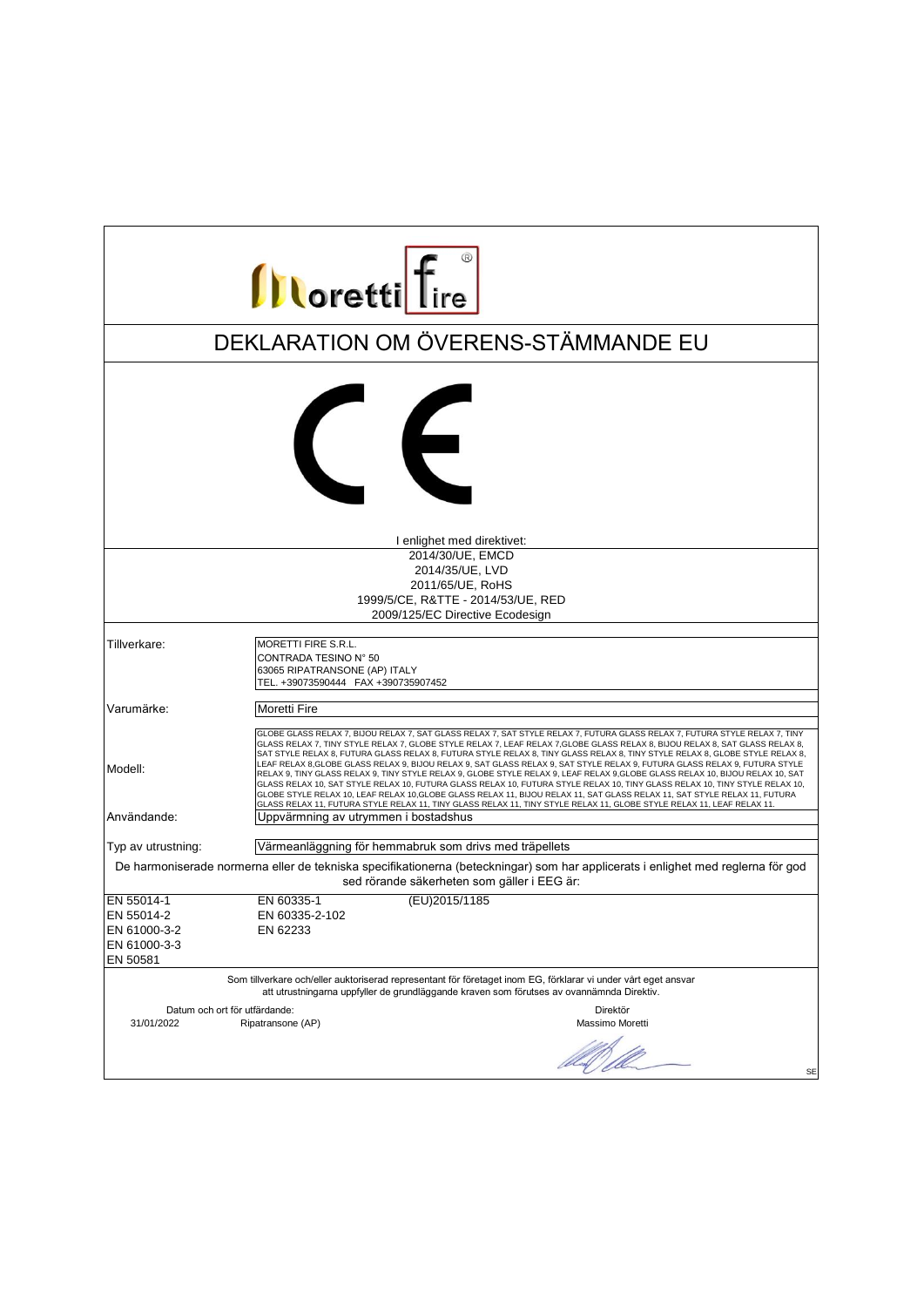| <b>Illoretti</b> Tire                                                                                                                |                                                                                                                                                                                                                                                                                                                                                                                                                                                                                                                                                                                                                                                                                                                                                                                                                                                                                                                                                                                                                                              |  |
|--------------------------------------------------------------------------------------------------------------------------------------|----------------------------------------------------------------------------------------------------------------------------------------------------------------------------------------------------------------------------------------------------------------------------------------------------------------------------------------------------------------------------------------------------------------------------------------------------------------------------------------------------------------------------------------------------------------------------------------------------------------------------------------------------------------------------------------------------------------------------------------------------------------------------------------------------------------------------------------------------------------------------------------------------------------------------------------------------------------------------------------------------------------------------------------------|--|
|                                                                                                                                      | <b>SAMSVARS-ERKLÆRING EU</b>                                                                                                                                                                                                                                                                                                                                                                                                                                                                                                                                                                                                                                                                                                                                                                                                                                                                                                                                                                                                                 |  |
|                                                                                                                                      | $\left($                                                                                                                                                                                                                                                                                                                                                                                                                                                                                                                                                                                                                                                                                                                                                                                                                                                                                                                                                                                                                                     |  |
|                                                                                                                                      | I overensstemmelse med Direktiv:                                                                                                                                                                                                                                                                                                                                                                                                                                                                                                                                                                                                                                                                                                                                                                                                                                                                                                                                                                                                             |  |
|                                                                                                                                      | 2014/30/UE. EMCD                                                                                                                                                                                                                                                                                                                                                                                                                                                                                                                                                                                                                                                                                                                                                                                                                                                                                                                                                                                                                             |  |
|                                                                                                                                      | 2014/35/UE, LVD                                                                                                                                                                                                                                                                                                                                                                                                                                                                                                                                                                                                                                                                                                                                                                                                                                                                                                                                                                                                                              |  |
|                                                                                                                                      | 2011/65/UE, RoHS                                                                                                                                                                                                                                                                                                                                                                                                                                                                                                                                                                                                                                                                                                                                                                                                                                                                                                                                                                                                                             |  |
|                                                                                                                                      | 1999/5/CE, R&TTE - 2014/53/UE, RED                                                                                                                                                                                                                                                                                                                                                                                                                                                                                                                                                                                                                                                                                                                                                                                                                                                                                                                                                                                                           |  |
|                                                                                                                                      | 2009/125/EC Directive Ecodesign                                                                                                                                                                                                                                                                                                                                                                                                                                                                                                                                                                                                                                                                                                                                                                                                                                                                                                                                                                                                              |  |
| Fabrikant:                                                                                                                           | MORETTI FIRE S.R.L.                                                                                                                                                                                                                                                                                                                                                                                                                                                                                                                                                                                                                                                                                                                                                                                                                                                                                                                                                                                                                          |  |
|                                                                                                                                      | CONTRADA TESINO N° 50<br>63065 RIPATRANSONE (AP) ITALY<br>TEL. +39073590444 FAX +390735907452                                                                                                                                                                                                                                                                                                                                                                                                                                                                                                                                                                                                                                                                                                                                                                                                                                                                                                                                                |  |
| Varemerke:                                                                                                                           | <b>Moretti Fire</b>                                                                                                                                                                                                                                                                                                                                                                                                                                                                                                                                                                                                                                                                                                                                                                                                                                                                                                                                                                                                                          |  |
| Modell:                                                                                                                              | GLOBE GLASS RELAX 7, BIJOU RELAX 7, SAT GLASS RELAX 7, SAT STYLE RELAX 7, FUTURA GLASS RELAX 7, FUTURA STYLE RELAX 7, TINY<br>GLASS RELAX 7, TINY STYLE RELAX 7, GLOBE STYLE RELAX 7, LEAF RELAX 7,GLOBE GLASS RELAX 8, BIJOU RELAX 8, SAT GLASS RELAX 8,<br>SAT STYLE RELAX 8, FUTURA GLASS RELAX 8, FUTURA STYLE RELAX 8, TINY GLASS RELAX 8, TINY STYLE RELAX 8, GLOBE STYLE RELAX 8,<br>LEAF RELAX 8, GLOBE GLASS RELAX 9, BIJOU RELAX 9, SAT GLASS RELAX 9, SAT STYLE RELAX 9, FUTURA GLASS RELAX 9, FUTURA STYLE<br>RELAX 9, TINY GLASS RELAX 9, TINY STYLE RELAX 9, GLOBE STYLE RELAX 9, LEAF RELAX 9, GLOBE GLASS RELAX 10, BIJOU RELAX 10, SAT<br>GLASS RELAX 10, SAT STYLE RELAX 10, FUTURA GLASS RELAX 10, FUTURA STYLE RELAX 10, TINY GLASS RELAX 10, TINY STYLE RELAX 10,<br>GLOBE STYLE RELAX 10, LEAF RELAX 10, GLOBE GLASS RELAX 11, BIJOU RELAX 11, SAT GLASS RELAX 11, SAT STYLE RELAX 11, FUTURA<br>GLASS RELAX 11, FUTURA STYLE RELAX 11, TINY GLASS RELAX 11, TINY STYLE RELAX 11, GLOBE STYLE RELAX 11, LEAF RELAX 11. |  |
| Anvendelse:                                                                                                                          | Romoppvarming i bolighus                                                                                                                                                                                                                                                                                                                                                                                                                                                                                                                                                                                                                                                                                                                                                                                                                                                                                                                                                                                                                     |  |
| Type apparat:                                                                                                                        | Apparat som drives med trepellets for romoppvarming i hus                                                                                                                                                                                                                                                                                                                                                                                                                                                                                                                                                                                                                                                                                                                                                                                                                                                                                                                                                                                    |  |
| Følgende harmoniserte og tekniske normer (bestemmelser) er benyttet i overensstemmelse med gode sikkerhetsprinsipper i EEC-<br>land: |                                                                                                                                                                                                                                                                                                                                                                                                                                                                                                                                                                                                                                                                                                                                                                                                                                                                                                                                                                                                                                              |  |
| EN 55014-1                                                                                                                           | (EU)2015/1185<br>EN 60335-1                                                                                                                                                                                                                                                                                                                                                                                                                                                                                                                                                                                                                                                                                                                                                                                                                                                                                                                                                                                                                  |  |
| EN 55014-2                                                                                                                           | EN 60335-2-102                                                                                                                                                                                                                                                                                                                                                                                                                                                                                                                                                                                                                                                                                                                                                                                                                                                                                                                                                                                                                               |  |
| EN 61000-3-2                                                                                                                         | EN 62233                                                                                                                                                                                                                                                                                                                                                                                                                                                                                                                                                                                                                                                                                                                                                                                                                                                                                                                                                                                                                                     |  |
| EN 61000-3-3<br>EN 50581                                                                                                             |                                                                                                                                                                                                                                                                                                                                                                                                                                                                                                                                                                                                                                                                                                                                                                                                                                                                                                                                                                                                                                              |  |
|                                                                                                                                      | Som produsent og/eller autorisert representant for selskapet innenfor EU, erklæres det på eget ansvar at<br>apparatene samsvarer med kravene i de ovenfor nevnte direktiver.                                                                                                                                                                                                                                                                                                                                                                                                                                                                                                                                                                                                                                                                                                                                                                                                                                                                 |  |
| 31/01/2022                                                                                                                           | Dato og sted for utstedelse:<br>Administrerende direktør<br>Massimo Moretti<br>Ripatransone (AP)                                                                                                                                                                                                                                                                                                                                                                                                                                                                                                                                                                                                                                                                                                                                                                                                                                                                                                                                             |  |
|                                                                                                                                      | DA SO<br><b>NO</b>                                                                                                                                                                                                                                                                                                                                                                                                                                                                                                                                                                                                                                                                                                                                                                                                                                                                                                                                                                                                                           |  |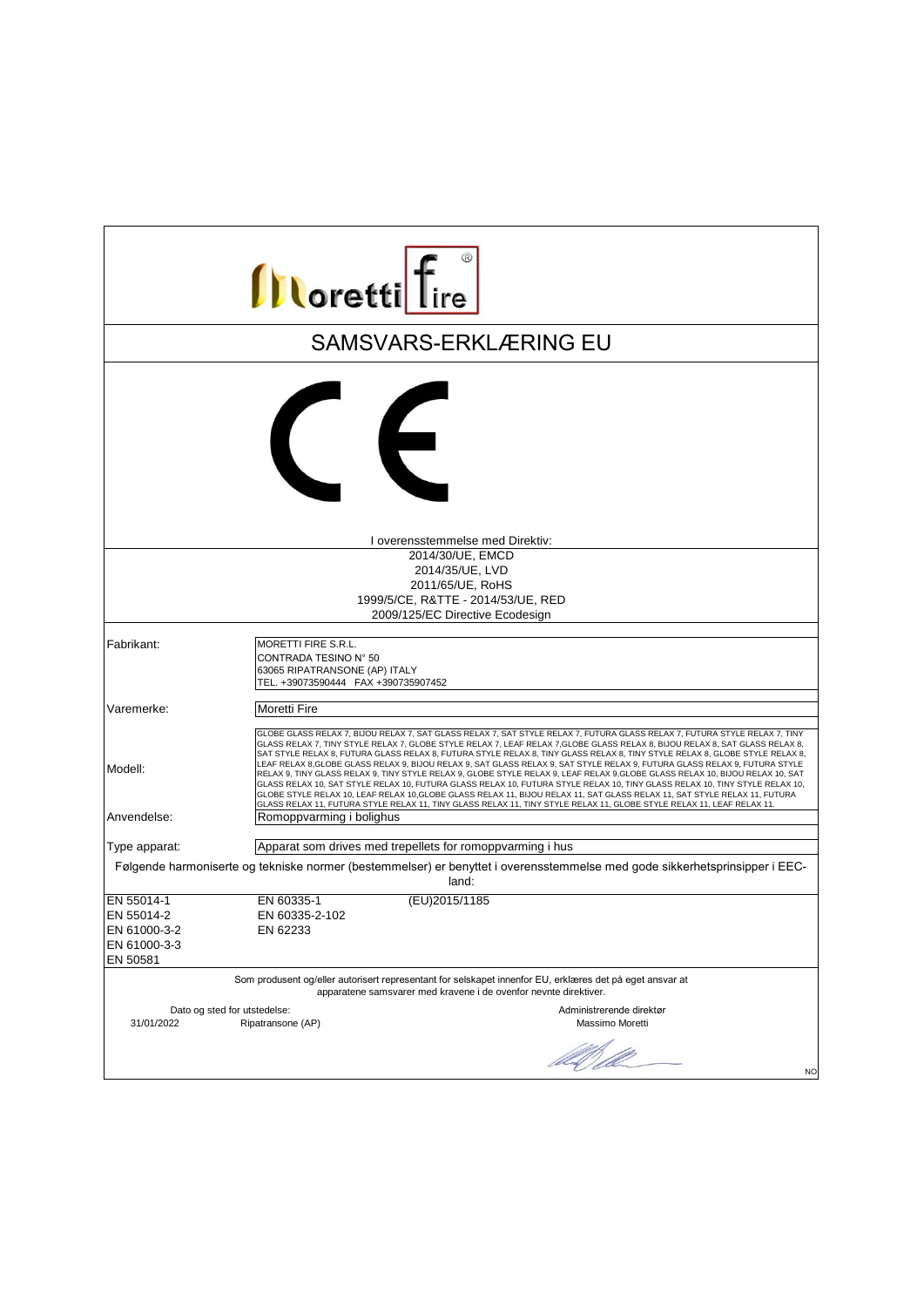| <b>Illoretti</b> Tire                                                |                                                                                                                                                                                                                                                                                                                                                                                                                                                                                                                                                                                                                                                                                                                                                                                                                                                                                                                                                                                                                                                                                         |  |
|----------------------------------------------------------------------|-----------------------------------------------------------------------------------------------------------------------------------------------------------------------------------------------------------------------------------------------------------------------------------------------------------------------------------------------------------------------------------------------------------------------------------------------------------------------------------------------------------------------------------------------------------------------------------------------------------------------------------------------------------------------------------------------------------------------------------------------------------------------------------------------------------------------------------------------------------------------------------------------------------------------------------------------------------------------------------------------------------------------------------------------------------------------------------------|--|
|                                                                      | VAATIMUKSEN-MUKAISUUS-VAKUUTUS EU                                                                                                                                                                                                                                                                                                                                                                                                                                                                                                                                                                                                                                                                                                                                                                                                                                                                                                                                                                                                                                                       |  |
|                                                                      | $\leftarrow$                                                                                                                                                                                                                                                                                                                                                                                                                                                                                                                                                                                                                                                                                                                                                                                                                                                                                                                                                                                                                                                                            |  |
|                                                                      | Direktiivin:                                                                                                                                                                                                                                                                                                                                                                                                                                                                                                                                                                                                                                                                                                                                                                                                                                                                                                                                                                                                                                                                            |  |
|                                                                      | 2014/30/UE, EMCD<br>2014/35/UE, LVD<br>2011/65/UE, RoHS<br>1999/5/CE, R&TTE - 2014/53/UE, RED<br>2009/125/EC Directive Ecodesign                                                                                                                                                                                                                                                                                                                                                                                                                                                                                                                                                                                                                                                                                                                                                                                                                                                                                                                                                        |  |
| Valmistaja:                                                          | MORETTI FIRE S.R.L.<br>CONTRADA TESINO N° 50<br>63065 RIPATRANSONE (AP) ITALY<br>TEL. +39073590444 FAX +390735907452                                                                                                                                                                                                                                                                                                                                                                                                                                                                                                                                                                                                                                                                                                                                                                                                                                                                                                                                                                    |  |
| Tavaramerkki:                                                        | Moretti Fire                                                                                                                                                                                                                                                                                                                                                                                                                                                                                                                                                                                                                                                                                                                                                                                                                                                                                                                                                                                                                                                                            |  |
| Malli:<br>Use:                                                       | GLOBE GLASS RELAX 7, BIJOU RELAX 7, SAT GLASS RELAX 7, SAT STYLE RELAX 7, FUTURA GLASS RELAX 7, FUTURA STYLE RELAX 7, TINY<br>GLASS RELAX 7, TINY STYLE RELAX 7, GLOBE STYLE RELAX 7, LEAF RELAX 7, GLOBE GLASS RELAX 8, BIJOU RELAX 8, SAT GLASS RELAX 8,<br>SAT STYLE RELAX 8, FUTURA GLASS RELAX 8, FUTURA STYLE RELAX 8, TINY GLASS RELAX 8, TINY STYLE RELAX 8, GLOBE STYLE RELAX 8,<br>LEAF RELAX 8,GLOBE GLASS RELAX 9, BIJOU RELAX 9, SAT GLASS RELAX 9, SAT STYLE RELAX 9, FUTURA GLASS RELAX 9, FUTURA STYLE<br>RELAX 9, TINY GLASS RELAX 9, TINY STYLE RELAX 9, GLOBE STYLE RELAX 9, LEAF RELAX 9, GLOBE GLASS RELAX 10, BIJOU RELAX 10, SAT<br>GLASS RELAX 10, SAT STYLE RELAX 10, FUTURA GLASS RELAX 10, FUTURA STYLE RELAX 10, TINY GLASS RELAX 10, TINY STYLE RELAX 10,<br>GLOBE STYLE RELAX 10, LEAF RELAX 10, GLOBE GLASS RELAX 11, BIJOU RELAX 11, SAT GLASS RELAX 11, SAT STYLE RELAX 11, FUTURA<br>GLASS RELAX 11, FUTURA STYLE RELAX 11, TINY GLASS RELAX 11, TINY STYLE RELAX 11, GLOBE STYLE RELAX 11, LEAF RELAX 11.<br>Sisätilojen lämmitys asuinrakennuksissa |  |
|                                                                      |                                                                                                                                                                                                                                                                                                                                                                                                                                                                                                                                                                                                                                                                                                                                                                                                                                                                                                                                                                                                                                                                                         |  |
| Laitetyyppi:                                                         | Puupellettejä käyttävä kotitaloustilojen lämmityslaite                                                                                                                                                                                                                                                                                                                                                                                                                                                                                                                                                                                                                                                                                                                                                                                                                                                                                                                                                                                                                                  |  |
|                                                                      | Seuraavia harmonisoituja määräyksiä tai teknisiä arvoja (suunnittelutyöt), jotka noudattavat Euroopan<br>Yhteisössä voimassa olevaa turvallisuuteen liittyvää tekniikkaa on sovellettu:                                                                                                                                                                                                                                                                                                                                                                                                                                                                                                                                                                                                                                                                                                                                                                                                                                                                                                 |  |
| EN 55014-1<br>EN 55014-2<br>EN 61000-3-2<br>EN 61000-3-3<br>EN 50581 | (EU)2015/1185<br>EN 60335-1<br>EN 60335-2-102<br>EN 62233                                                                                                                                                                                                                                                                                                                                                                                                                                                                                                                                                                                                                                                                                                                                                                                                                                                                                                                                                                                                                               |  |
|                                                                      | ETYn piirissä toimivan yrityksen valtuuttamana valmistajana ja/tai edustajana vakuutamme omalla<br>vastuullamme, että laitteet vastaavat olennaisilta osin yllämainittujen Direktiivien asettamia vaatimuksia.                                                                                                                                                                                                                                                                                                                                                                                                                                                                                                                                                                                                                                                                                                                                                                                                                                                                          |  |
| 31/01/2022                                                           | Myöntämispvm ja -paikka:<br>Ylläpitäjä:<br>Ripatransone (AP)<br>Massimo Moretti<br>let of file<br>FI                                                                                                                                                                                                                                                                                                                                                                                                                                                                                                                                                                                                                                                                                                                                                                                                                                                                                                                                                                                    |  |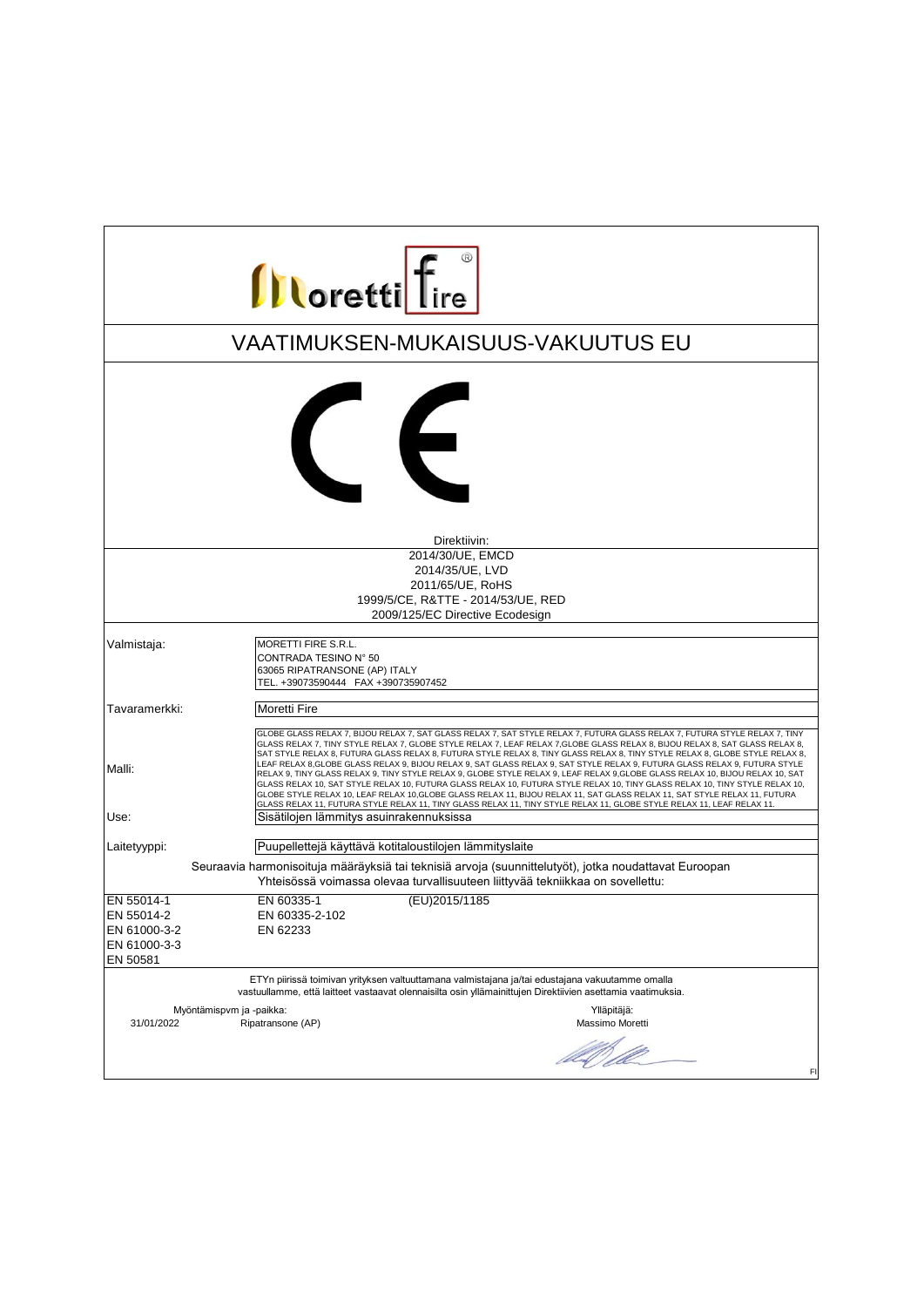| <b>Illoretti</b> Tire                                                                                                                                                                 |                                                                                                                                                                                                                                                                                                                                                                                                                                                                                                                                                                                                                                                                                                                                                                                                                                                                                                                                                                                                                                                                                           |  |
|---------------------------------------------------------------------------------------------------------------------------------------------------------------------------------------|-------------------------------------------------------------------------------------------------------------------------------------------------------------------------------------------------------------------------------------------------------------------------------------------------------------------------------------------------------------------------------------------------------------------------------------------------------------------------------------------------------------------------------------------------------------------------------------------------------------------------------------------------------------------------------------------------------------------------------------------------------------------------------------------------------------------------------------------------------------------------------------------------------------------------------------------------------------------------------------------------------------------------------------------------------------------------------------------|--|
|                                                                                                                                                                                       | PROHLÁŠENÍ O SHODĚ EU                                                                                                                                                                                                                                                                                                                                                                                                                                                                                                                                                                                                                                                                                                                                                                                                                                                                                                                                                                                                                                                                     |  |
|                                                                                                                                                                                       | $\epsilon$                                                                                                                                                                                                                                                                                                                                                                                                                                                                                                                                                                                                                                                                                                                                                                                                                                                                                                                                                                                                                                                                                |  |
|                                                                                                                                                                                       | Podle směrnice:                                                                                                                                                                                                                                                                                                                                                                                                                                                                                                                                                                                                                                                                                                                                                                                                                                                                                                                                                                                                                                                                           |  |
|                                                                                                                                                                                       | 2014/30/UE, EMCD                                                                                                                                                                                                                                                                                                                                                                                                                                                                                                                                                                                                                                                                                                                                                                                                                                                                                                                                                                                                                                                                          |  |
|                                                                                                                                                                                       | 2014/35/UE, LVD                                                                                                                                                                                                                                                                                                                                                                                                                                                                                                                                                                                                                                                                                                                                                                                                                                                                                                                                                                                                                                                                           |  |
|                                                                                                                                                                                       | 2011/65/UE, RoHS                                                                                                                                                                                                                                                                                                                                                                                                                                                                                                                                                                                                                                                                                                                                                                                                                                                                                                                                                                                                                                                                          |  |
|                                                                                                                                                                                       | 1999/5/CE, R&TTE - 2014/53/UE, RED                                                                                                                                                                                                                                                                                                                                                                                                                                                                                                                                                                                                                                                                                                                                                                                                                                                                                                                                                                                                                                                        |  |
|                                                                                                                                                                                       | 2009/125/EC Directive Ecodesign                                                                                                                                                                                                                                                                                                                                                                                                                                                                                                                                                                                                                                                                                                                                                                                                                                                                                                                                                                                                                                                           |  |
| Výroba:                                                                                                                                                                               | MORETTI FIRE S.R.L.<br>CONTRADA TESINO N° 50<br>63065 RIPATRANSONE (AP) ITALY<br>TEL. +39073590444 FAX +390735907452                                                                                                                                                                                                                                                                                                                                                                                                                                                                                                                                                                                                                                                                                                                                                                                                                                                                                                                                                                      |  |
| Ochranná známka:                                                                                                                                                                      | <b>Moretti Fire</b>                                                                                                                                                                                                                                                                                                                                                                                                                                                                                                                                                                                                                                                                                                                                                                                                                                                                                                                                                                                                                                                                       |  |
| Typové označení:<br>Použití:                                                                                                                                                          | GLOBE GLASS RELAX 7, BIJOU RELAX 7, SAT GLASS RELAX 7, SAT STYLE RELAX 7, FUTURA GLASS RELAX 7, FUTURA STYLE RELAX 7, TINY<br>GLASS RELAX 7, TINY STYLE RELAX 7, GLOBE STYLE RELAX 7, LEAF RELAX 7,GLOBE GLASS RELAX 8, BIJOU RELAX 8, SAT GLASS RELAX 8,<br>SAT STYLE RELAX 8, FUTURA GLASS RELAX 8, FUTURA STYLE RELAX 8, TINY GLASS RELAX 8, TINY STYLE RELAX 8, GLOBE STYLE RELAX 8,<br>LEAF RELAX 8,GLOBE GLASS RELAX 9, BIJOU RELAX 9, SAT GLASS RELAX 9, SAT STYLE RELAX 9, FUTURA GLASS RELAX 9, FUTURA STYLE<br>RELAX 9, TINY GLASS RELAX 9, TINY STYLE RELAX 9, GLOBE STYLE RELAX 9, LEAF RELAX 9,GLOBE GLASS RELAX 10, BIJOU RELAX 10, SAT<br>GLASS RELAX 10, SAT STYLE RELAX 10, FUTURA GLASS RELAX 10, FUTURA STYLE RELAX 10, TINY GLASS RELAX 10, TINY STYLE RELAX 10,<br>GLOBE STYLE RELAX 10, LEAF RELAX 10, GLOBE GLASS RELAX 11, BIJOU RELAX 11, SAT GLASS RELAX 11, SAT STYLE RELAX 11, FUTURA<br>GLASS RELAX 11, FUTURA STYLE RELAX 11, TINY GLASS RELAX 11, TINY STYLE RELAX 11, GLOBE STYLE RELAX 11, LEAF RELAX 11.<br>Prostorové vytápění v rezidenčních budovách |  |
|                                                                                                                                                                                       |                                                                                                                                                                                                                                                                                                                                                                                                                                                                                                                                                                                                                                                                                                                                                                                                                                                                                                                                                                                                                                                                                           |  |
| Typové zařazení:                                                                                                                                                                      | Rezidenční prostorové vytápěcí zařízení spalující dřevěné peletky                                                                                                                                                                                                                                                                                                                                                                                                                                                                                                                                                                                                                                                                                                                                                                                                                                                                                                                                                                                                                         |  |
| Notifikovaný subjekt: Byly použity níže uvedené bezpečnostní harmonizované normy nebo technické údaje (označení) platné v EEC,<br>které jsou v souladu s osvědčenou technickou praxí: |                                                                                                                                                                                                                                                                                                                                                                                                                                                                                                                                                                                                                                                                                                                                                                                                                                                                                                                                                                                                                                                                                           |  |
| EN 55014-1                                                                                                                                                                            | (EU)2015/1185<br>EN 60335-1                                                                                                                                                                                                                                                                                                                                                                                                                                                                                                                                                                                                                                                                                                                                                                                                                                                                                                                                                                                                                                                               |  |
| EN 55014-2                                                                                                                                                                            | EN 60335-2-102                                                                                                                                                                                                                                                                                                                                                                                                                                                                                                                                                                                                                                                                                                                                                                                                                                                                                                                                                                                                                                                                            |  |
| EN 61000-3-2                                                                                                                                                                          | EN 62233                                                                                                                                                                                                                                                                                                                                                                                                                                                                                                                                                                                                                                                                                                                                                                                                                                                                                                                                                                                                                                                                                  |  |
| EN 61000-3-3                                                                                                                                                                          |                                                                                                                                                                                                                                                                                                                                                                                                                                                                                                                                                                                                                                                                                                                                                                                                                                                                                                                                                                                                                                                                                           |  |
| EN 50581                                                                                                                                                                              |                                                                                                                                                                                                                                                                                                                                                                                                                                                                                                                                                                                                                                                                                                                                                                                                                                                                                                                                                                                                                                                                                           |  |
|                                                                                                                                                                                       | Ve funkci výrobce anebo zmocneného zástupce spolecnosti uvnitr CEE, prohlašuje pod svou vlastní<br>odpovedností, že zarízení odpovídají základním požadavkum predpokládaným výše uvedenými Smernicemi.                                                                                                                                                                                                                                                                                                                                                                                                                                                                                                                                                                                                                                                                                                                                                                                                                                                                                    |  |
| Místo a datum vydání:                                                                                                                                                                 | Správce                                                                                                                                                                                                                                                                                                                                                                                                                                                                                                                                                                                                                                                                                                                                                                                                                                                                                                                                                                                                                                                                                   |  |
| 31/01/2022                                                                                                                                                                            | Ripatransone (AP)<br>Massimo Moretti<br>UM CO<br>CZ                                                                                                                                                                                                                                                                                                                                                                                                                                                                                                                                                                                                                                                                                                                                                                                                                                                                                                                                                                                                                                       |  |